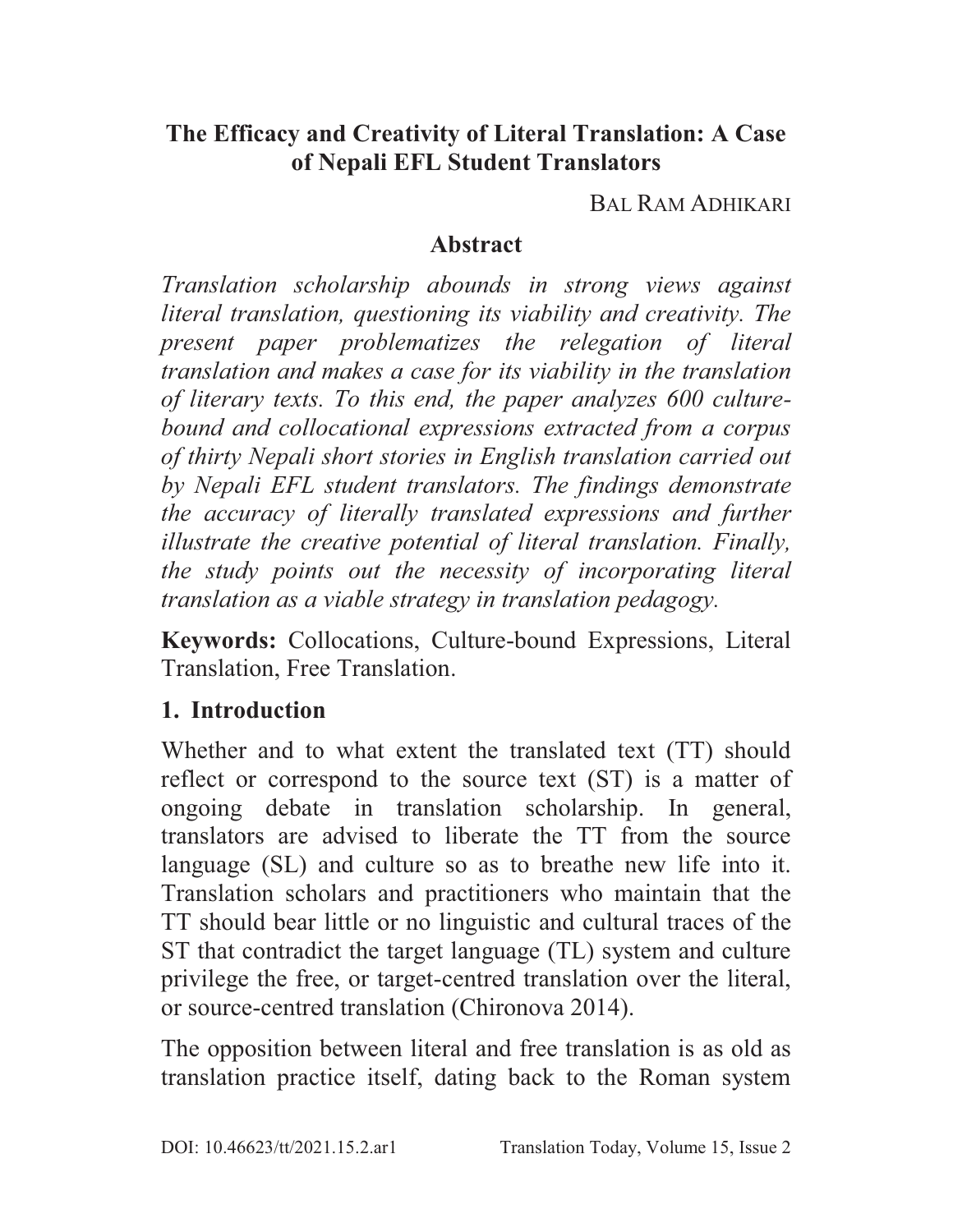(Bassnett 2014), and it has not lost its significance in translation theory and practice even today. Deeply entrenched in the translation discourse, the distinction has manifested itself in different guises. For example, the German philosopher and translation theorist Schleiermacher's (1813/2012) classical distinction between alienating and naturalizing methods (Munday 2016) inherently reflects the distinction between literal and free translation. Likewise, Nida's (1964) notions of formal equivalence and dynamic equivalence and Newmark's (1981, 1998) semantic translation and communicative translation are built on this age-old distinction in one way or the other. Formal equivalence or semantic translation is the outcome of literal translation. Conversely, dynamic equivalence or communicative translation is achieved through the enactment of free translation.

Literal translation is generally perceived pejoratively – seen as the strategy of less utility and criticized for producing "inadequate, low-quality translation" (Chironova 2014: 28). Owing to its potential to distort meaning and violate norms of the TL (Lomaka 2017), the efficacy of literal translation is often questioned and its use is less recommended.

The present paper problematizes the tendency to relegate literal translation to marginal status and argues with empirical evidence that it can be equally effective and creative in the translation of culture-bound and collocational expressions found in literary texts.

This paper is part of my larger study concerning the translation of Nepali literary texts into English by English as Foreign Language (EFL) student translators. The paper reports and discusses only Nepali culture-bound and collocational expressions translated literally into English. Following Newmark's (1998) categorization, culture-bound expressions include, among others, geographical and ecological terms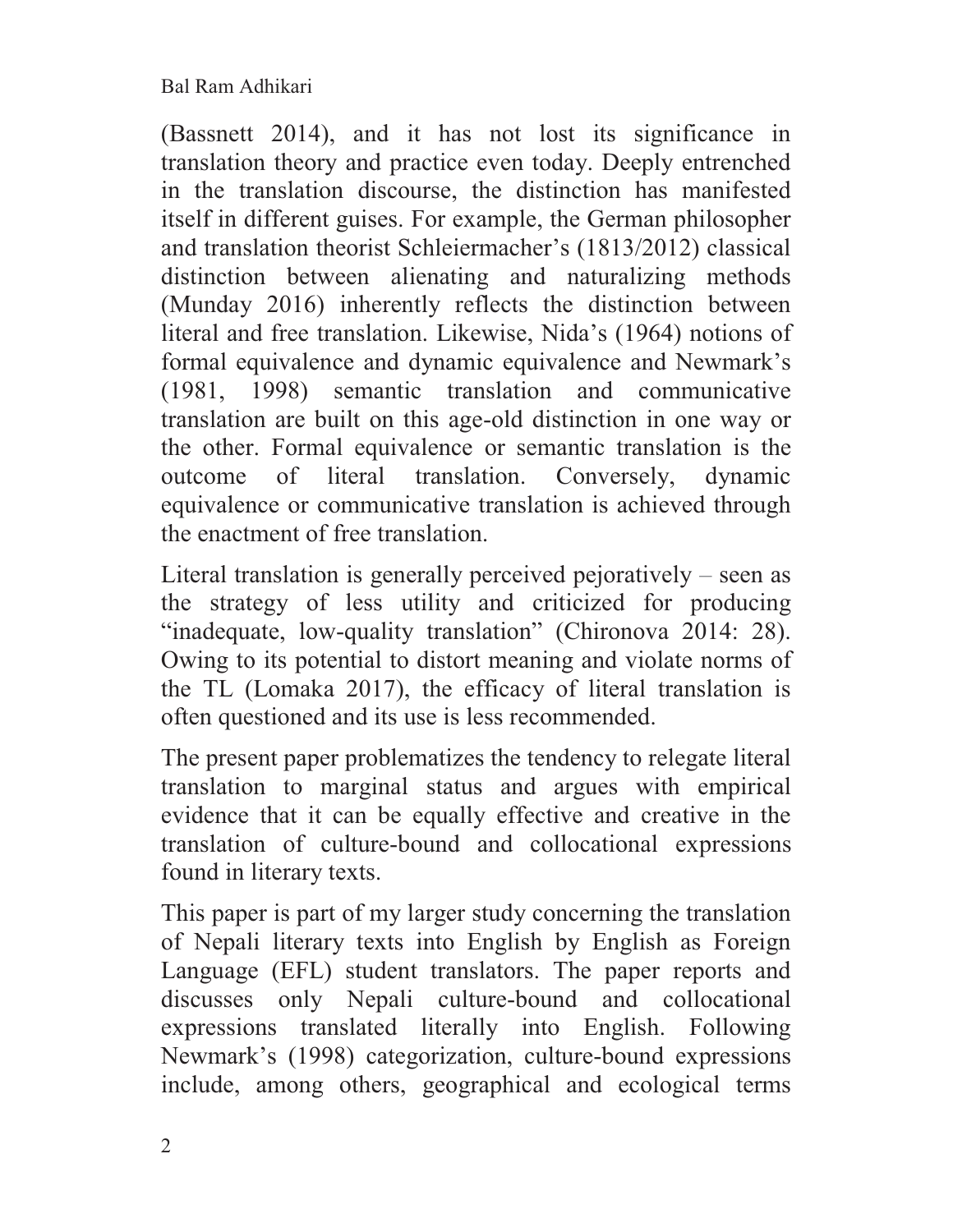loaded with cultural connotations, terms of address, metaphors, and similes. Collocations, on the other hand, are the two or more lexical items that co-occur (Munday 2009) to express a single meaning. Collocations are mostly language-bound and are defined by the syntagmatic relationship between the cooccurring lexical items. Culture-bound and collocational expressions are perceived as one of the most problematic areas in translation (Newmark 1991; Baker 2011) and therefore translators are usually advised not to render them literally. On the contrary, this paper demonstrates the potential of literal translation in the rendition of culture-bound and collocational expressions.

In my attempt to demonstrate the efficacy and creativity of literal translation, I first briefly review the literature on literal translation, focusing on arguments for and against its viability in the rendition of literary texts. Then I outline the methodology adopted to conduct the study before presenting and discussing the findings under two broad thematic headings. Finally, the conclusion includes a summary of key findings and their implications for translation pedagogy.

## **2. The (In)viability of Literal Translation as a Strategy**

Literal translation is taken as the obverse of free translation primarily for two reasons. First, literally or closely translated expressions, unlike those rendered freely, are considered the mere reproductions of SL expressions (Bayer-Hohenwarter 2011). Second, literal translation also termed close translation is SL-oriented, allowing the lowest degree of freedom for the translator (Hervey & Higgins 2002). The literally reproduced text is often considered inadequate because of its failure to escape the stylistic-linguistic influence of the ST (Kallebach 2016). Many scholars argue that literal translation transfers ST elements that are communicatively irrelevant in the TL, and such transferred elements violate TL semantic and syntactic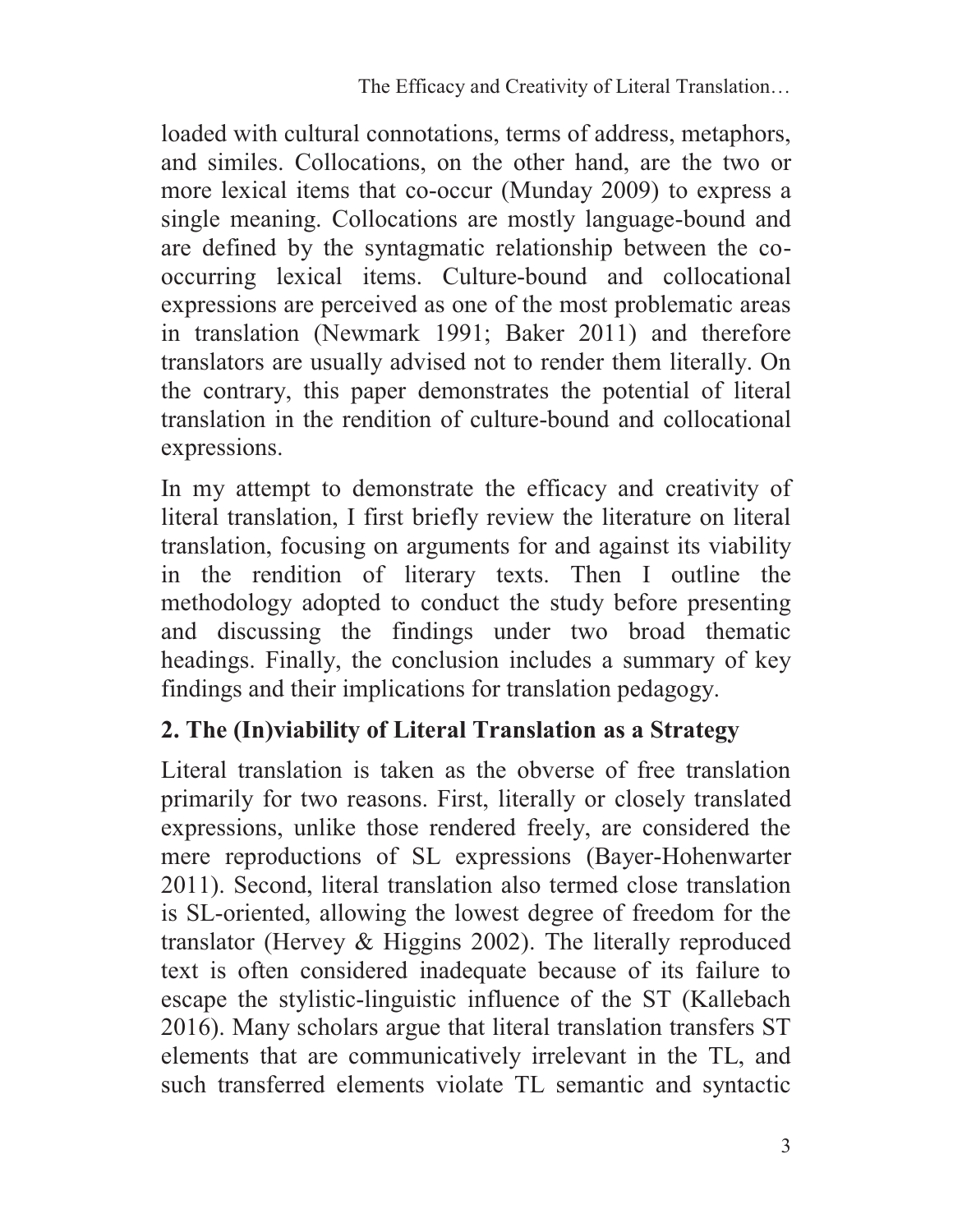systems (Lomaka 2017). Wolf (1986: 460) contends "a literal translation can never be true to its original. Every language has its own locutions, its accepted rhetorical figures, its assimilated expressions which cannot be translated into another language simply by using the corresponding words". For Low (2003), literally translated texts characterize the works of novice translators who depend on poor dictionaries and hold the untenable view that literal translation produces maximum accuracy. It is perhaps for this reason that few literary translators consider "literal translation to be a suitable vehicle for their work" (Shuttleworth & Cowie 2014: 96)

Views in support of literal translation are also equally strong and justifiable. Literal translation should not be mistaken for the word-for-for rendition of the ST into the TL, which often produces an incoherent jumble of words. Instead, literal translation should be interpreted as the closest possible emulation of "the form, order, and linguistic idiosyncrasies" (Kallebach 2016 para. 3) of the ST, respecting at least minimally linguistic and cultural norms of the TL. The literally rendered text is supposed to exhibit a maximum adherence to its source, causing minimum distortion in the TL. This observation echoes Vinay and Darbelnet's (1958/2000: 86) classical conceptualization of literal translation as "the direct transfer of an SL text into a grammatically and idiomatically appropriate TL text in which the translator's task is limited to observing the adherence to the linguistic servitudes of the TL". As a product, a literal translation is a TT expression that is structurally and semantically modelled upon the source expression while respecting TL grammatical constraints (Englund Dimitrova 2005). As a result, a literal translation is "formally closer to its source than some other translation of the same source chunk" (Chesterman 2017: 240). Thus, the closest possible transfer of source content by respecting and ensuring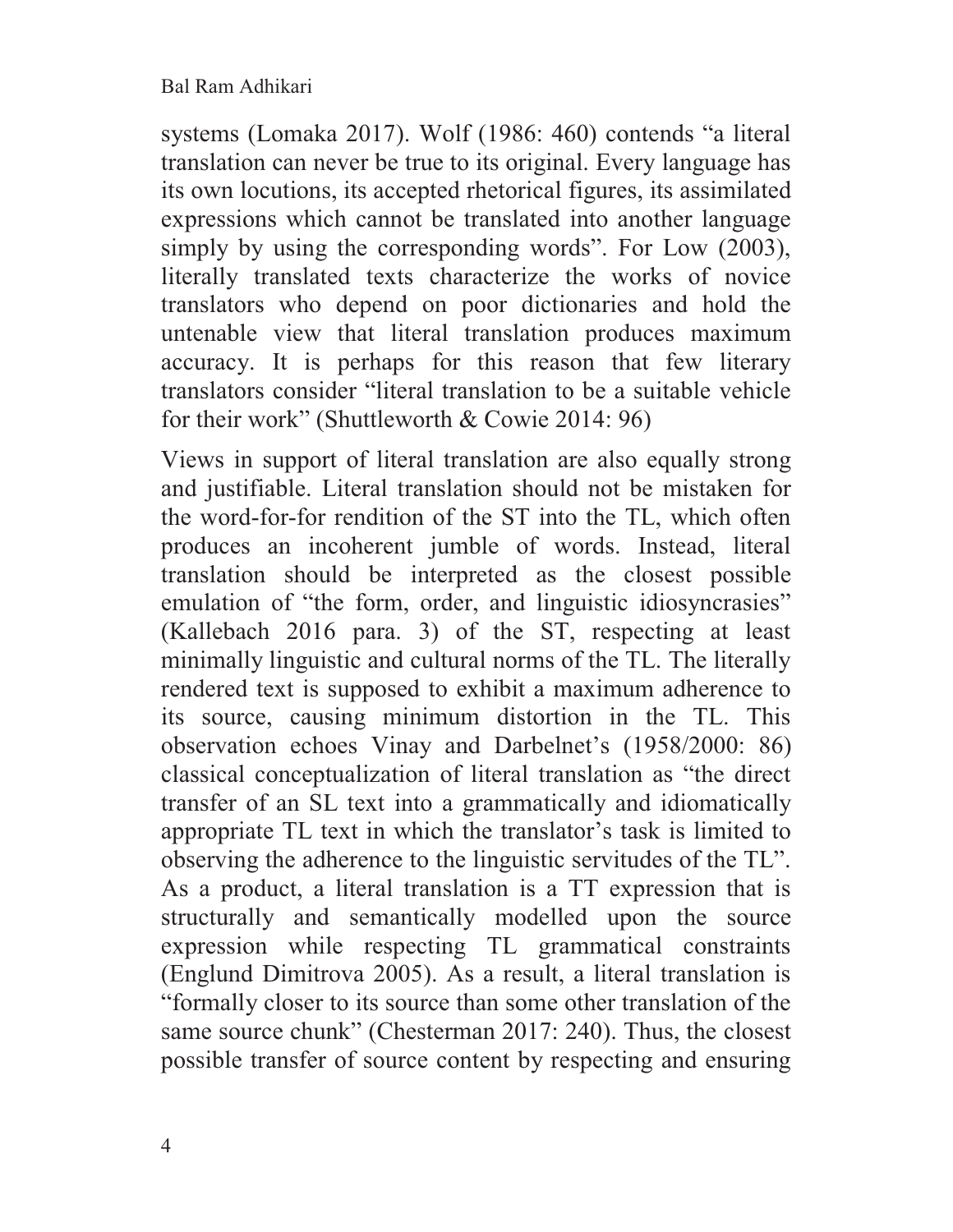the TL grammar system appears to be the defining feature of literal translation

Contrary to the pejorative perception of literal translation prevalent in translation scholarship, Schleiermacher (1813/2012) treats it with high regard. For him, there are only two paths open for the translator: "Either the translator leaves the writer in peace as much as possible and moves the reader toward him, or he leaves the reader in peace as much as possible and moves the writer toward him" (49). The first is the path of alienation. The translator following this path renders the text as closely as possible, i.e., literally, allowing cultural and linguistic differences between SL and TL to emerge in the translation. On the other hand, the translator following the second path naturalizes the content, form, and language of the ST to make it readily consumable for target readers. The naturalizing method which corresponds to free translation gives readers the impression that they are reading the work in the original language itself. Schleiermacher (1813/2012) recommends the first method, i.e., literal translation for literary translators, as it allows the sense, sound, and texture of the ST to enrich the target language.

Nabokov (1955, 1964), a true champion of the literalist approach, distinguishes between paraphrastic (free) and literal translation. Paraphrastic translation is the free re-creation of the ST, with omissions and additions, whereas literal translation transfers the exact contextual meaning of the ST "as closely as the associative and syntactical capacities" of the TL allow (1964/2006: 385). Nabokov remarks that free translation prioritizes the spirit of the ST, often misrepresenting the exact intention of the author. For him, "the clumsiest literal translation is a thousand times more useful than the prettiest paraphrase" (1955/2012:113) and it is the only way to be true to the original.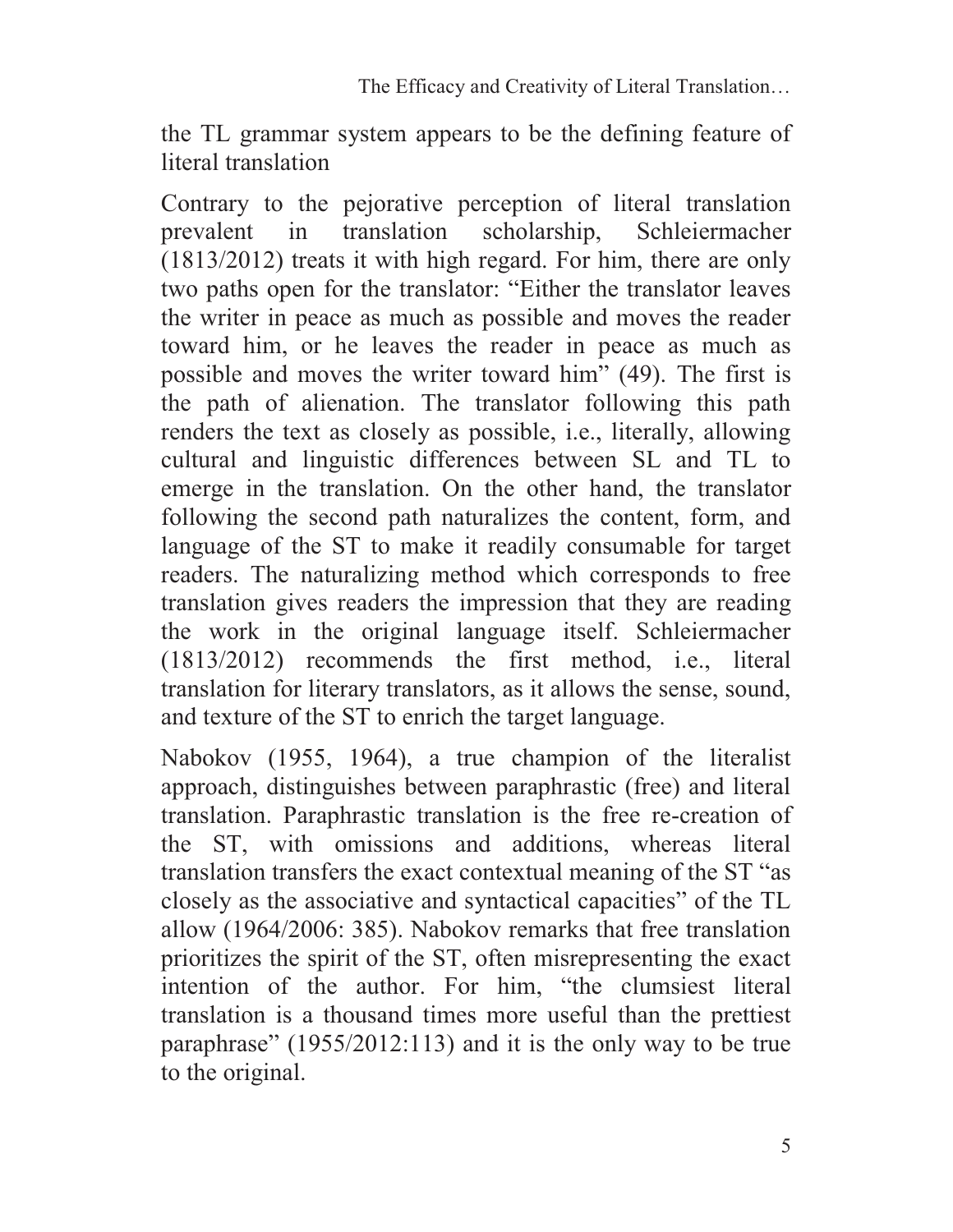Following Schleiermacher's (1813/2012) classical distinction, Venuti (2008) distinguishes between domesticating and foreignizing methods of translation, and fervently advocates the use of the foreignizing method in the translation of literary texts. Espousing the spirit of literal translation, foreignizing translation is geared towards registering "the linguistic and cultural difference of the foreign text" (Venuti 2008:15). By this method, the translator endeavours to take readers as close as possible to the author's language and style. Hatim (2013) notes that a foreignizing translator retains something of *foreignness* of the ST and deliberately breaks the TL convention. On the other hand, the domesticating method which corresponds to free translation subordinates the ST to the prevailing norms of the TL and the common expectations of the target readership (Lomaka 2017).

On a psychological level, the distinction between literal and free translation coincides with the distinction between reproductive and productive activity. In Vygotsky's (1990: 84) conceptualization, reproductive activity is "closely connected with memory, its essence consisting in a person's reproducing or retrieving traces of previous impressions", whereas productive or creative activity is concerned with "the creation of new forms" (85). Linguists like Bolinger (1975) also stress the memory-driven and reproductive nature of language use. Bolinger maintains that language production is backed by "a large capacious and redundantly structured memory system" (Skehan 1994:181). During communication, language users first access and retrieve the words/chunks and structures already available at their disposal. Novelty in linguistic forms is not possible nor desirable each time. An endeavour to construct linguistic forms anew each time hinders fluency (Skehan 1994). This is understandable since language users endeavour to produce novel linguistic forms only in case the ready-made linguistic resources at their disposal fail to solve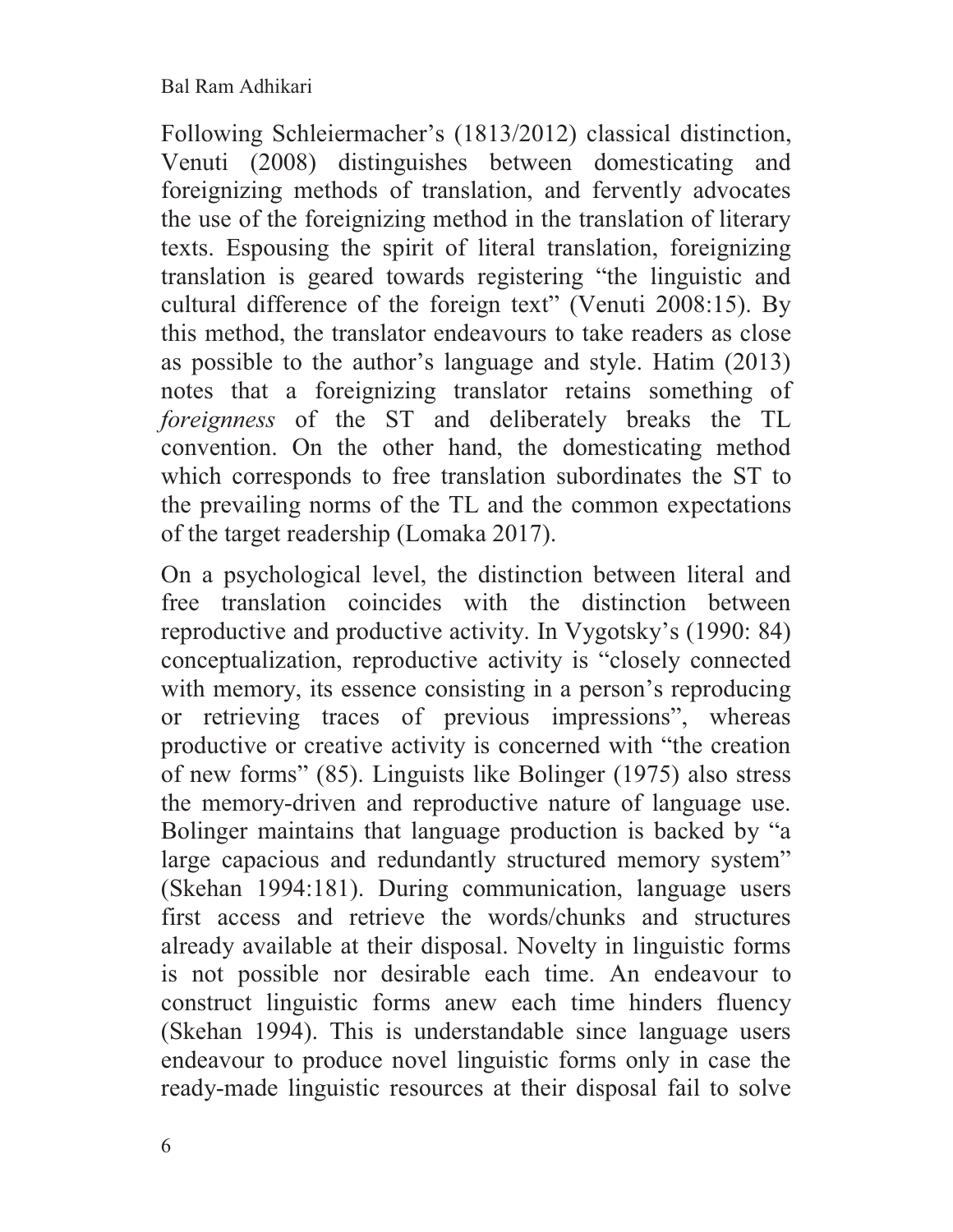the communicative problem. The same might also apply to translation as bilingual communicative activity. Since the reproduction of SL expressions is likely to be less timeconsuming than the creation of target expressions that differ in form from their source counterparts, we can presume that translators tend to render SL expressions literally before recreating them freely in the TL. Considering this probability, Chesterman proposes a literal translation hypothesis which postulates that translators usually start from a literal version of the text and then work towards a freer version (2017).

Literal translation is likely to operate effectively at both the lexical and syntactic levels when the source and target languages are structurally similar and share a similar cultural environment. Nepali and Hindi exemplify such cognate languages. The use of literal translation is limited to the lexical level or local instances comprising lexical chunks when languages are syntactically different and culturally distant. Nepali and English serve as examples of such languages. With this theoretical consideration in mind, the present paper examines the viability of literal translation in the rendition of Nepali texts into English.

#### **3. Methodology**

This study adopted the framework of product-oriented research (Saldanha & O'Brien 2013) to analyze the English textual product elicited from Nepali EFL student translators. According to Shuttleworth and Cowie (2014: 92), productoriented research analyzes and describes translated texts to examine "the strategies employed by translators in given language pairs". For this study, Nepali English-major M.Ed. students were designated as EFL student translators, and were coded ST1, ST2,…and ST30 to ensure their anonymity. As a tool, I employed the production task (Nunan 2010) to elicit data from thirty purposively selected student translators from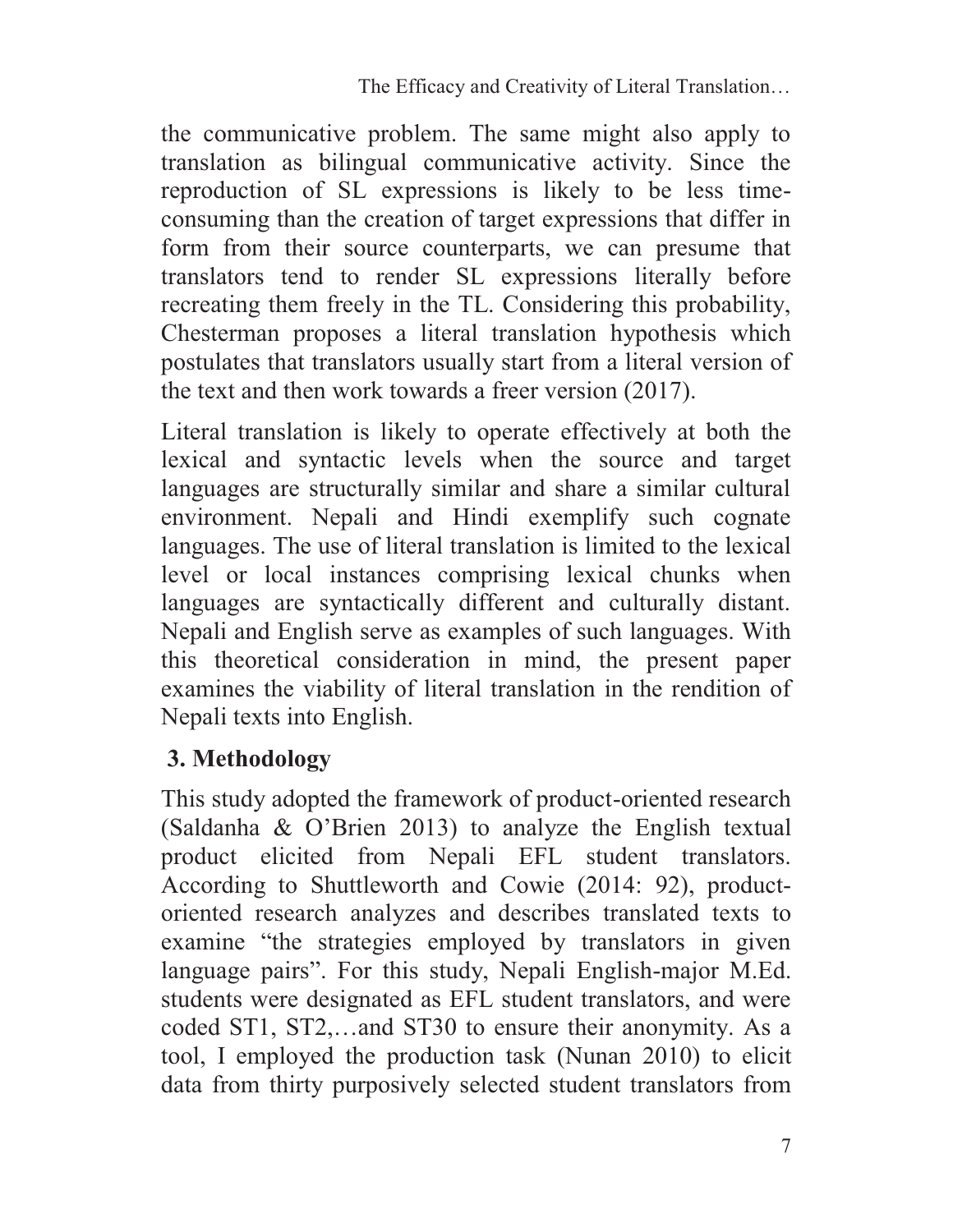Mahendra Ratna Campus, Kathmandu, one of the constituent campuses of Tribhuvan University, Nepal. Furthermore, I purposively selected ten Nepali short stories, each within the limit of 800 to 1000 words, and assigned one story to three student translators. The stories were coded as S1, S2,…and S10. I requested each of the participants to render the story in their own time and return the English translation within a month from the date of receiving the Nepali story. From a total corpus of 30 stories in English translation, I selected only culture-bound and collocational expressions for analysis. I analyzed altogether 600 culture-bound and collocational expressions, each type comprising 300 items. In the rendition of these expressions, student translators employed different strategies such as free translation, literal translation, substitution, and borrowing. This paper, however, concerns only those English expressions rendered literally from Nepali.

I followed a descriptive-explanatory approach (Saldanha & O'Brien 2013) to analyze English texts elicited from student translators. Within this framework, the elicited texts were analyzed from two perspectives: the efficacy of literal translation and the creativity exhibited in literally rendered English expressions. Broadly guided by Waddington's (2001) method of assessing translated texts, I approached efficacy from the perspectives of the accuracy of transfer of source content on the one hand and linguistic accuracy of English expressions on the other. To assess the accuracy of transfer of source content, I, based on Waddington's (2001) assessment framework, employed a three-level scale: complete transfer (CT), almost complete transfer (ACT), and serious inaccuracy (SI). The linguistic accuracy of English expressions was assessed in terms of the presence of the global error (GE), and the local error (LE), or absence of such errors, i.e., error-free (EF) (Adhikari 2020). A global error is the one that renders the whole expression or sentence incomprehensible, whereas a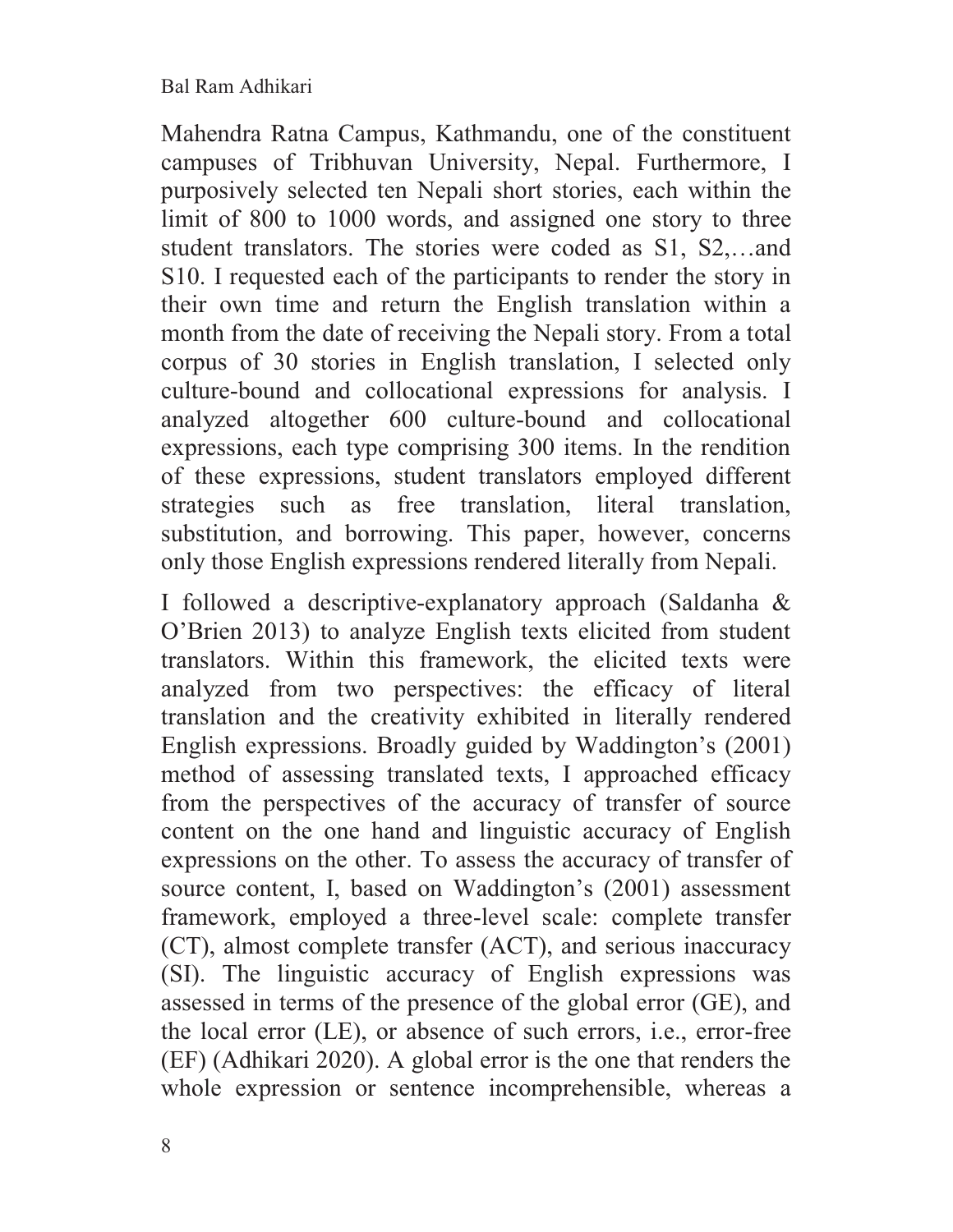local error, despite breaching the grammar rule, does not cause a problem of comprehension (Richards & Schmidt 2010). The accuracy of content transfer and the linguistic accuracy of translated expressions were analyzed mainly quantitatively by using tabulation, frequency counts, and percentages. Quantitative analysis was followed by a close analysis of representative cases to illustrate key findings. The creative facet of literal translation, on the other hand, was analyzed qualitatively by means of language-based analysis (Doryei 2007).

#### **4. Results and Discussion**

## **4.1 Accuracy of Content Transfer and Quality of Language**

Before proceeding to the analysis of literally rendered culturebound and collocational expressions, I present in brief student translators' use of different strategies in the rendition of these expressions:

| Strategies<br>TL<br>expressions  | Literal<br>translation | Free<br>translation    | Substitution            | Borrowing      | Deletion             | Total |
|----------------------------------|------------------------|------------------------|-------------------------|----------------|----------------------|-------|
| Culture-<br>bound<br>expressions | 100<br>(33.33)<br>$\%$ | 78<br>$(26\%)$         | 79<br>$(26.33\%)$       | 30<br>$(10\%)$ | 13<br>(4.33)<br>$\%$ | 300   |
| Collocations                     | 90<br>$(30\%)$         | 104<br>(34.66)<br>$\%$ | 96<br>$(32\frac{9}{0})$ |                | 10<br>(3.33)<br>$\%$ | 300   |

Table 1: Distribution of TL expressions among translation strategies.

Table 1 shows the distribution of culture-bound expressions and collocations translated into English among five different translation strategies, namely literal translation, free translation, substitution, borrowing, and deletion (in a descending frequency order).

To refer to Table 1, one-third (31.65%) of the expressions (including both types) were the outcome of literal translation, whereas an almost equal proportion (30.33 %) of the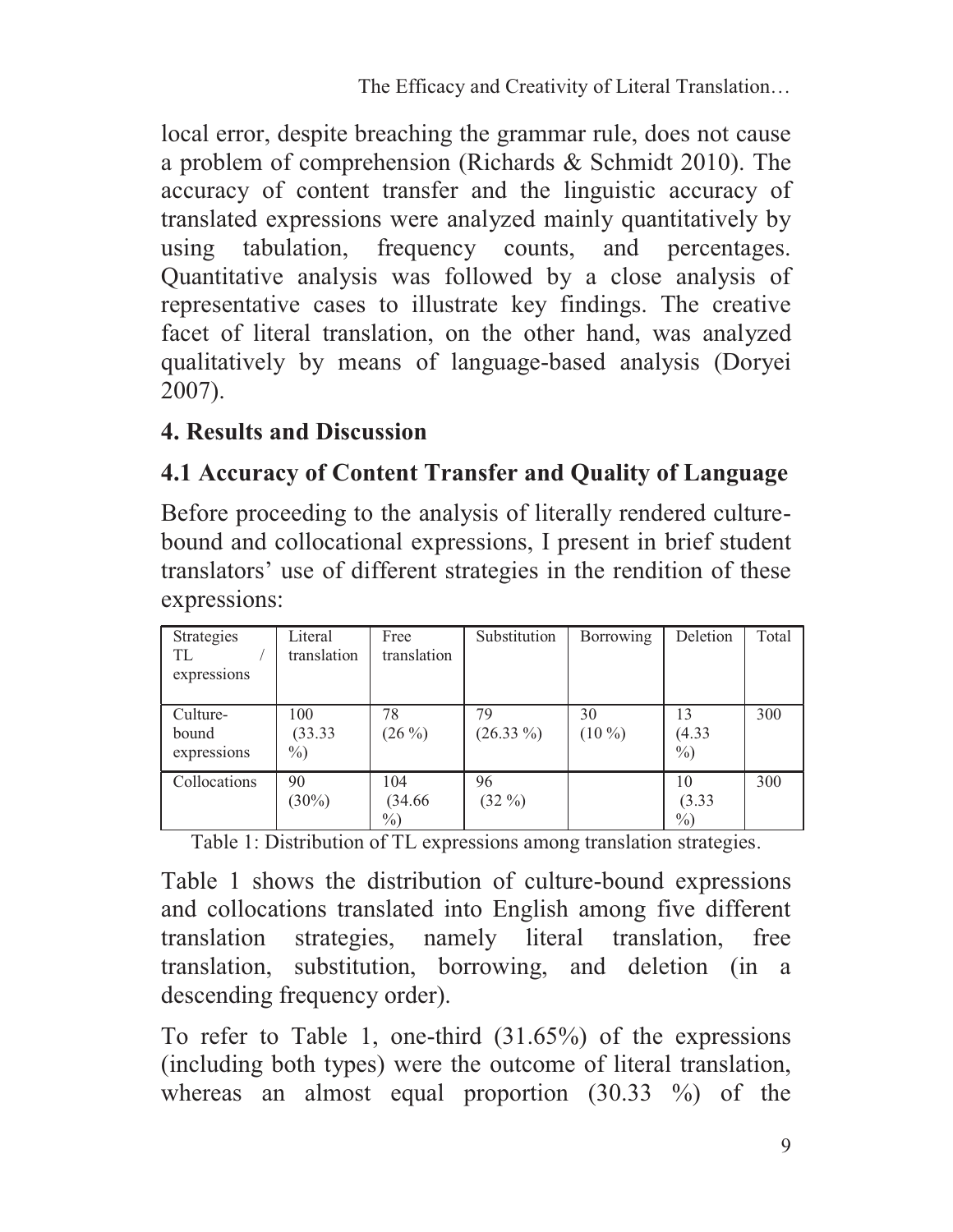expressions were rendered freely. Likewise, less than one-third (29.17 %) of the expressions underwent the strategy of substitution. A very small number (10%) of culture-bound expressions were borrowed from the SL (i.e. Nepali), while there were no cases of collocations being carried over to the English text. Finally, only a negligible percentage (3.83 %) of source expressions were deleted from TTs. Overall, these figures show student translators' more inclination to literal translation than other strategies in the rendition of Nepali culture-bound and collocational expressions into English.

Since the aim of this paper is to examine the viability of literal translation, the following section concentrates exclusively on those target expressions that resulted from literal translation.

Table 2 presents literally rendered expressions in terms of two scales: the accuracy of transfer of source content and their conformity to English grammar:

| Accuracy<br>TL                   | Accuracy of transfer of ST content |                 |                       | Accuracy of expression in TL |                   |                   |                |       |
|----------------------------------|------------------------------------|-----------------|-----------------------|------------------------------|-------------------|-------------------|----------------|-------|
| Expressions                      | CT                                 | ACT             | SI                    | Total                        | <b>GE</b>         | LE                | EF             | Total |
| Culture-<br>bound<br>expressions | 35<br>(35%)                        | 33<br>(33%)     | 32<br>(32%)           | 100                          | 32<br>(32%)       | 27<br>(27%)       | 41<br>$(41\%)$ | 100   |
| Collocations                     | 36<br>$(40\%)$                     | 31<br>$34.44\%$ | 33<br>(36.66)<br>$\%$ | 90                           | 33<br>$(36.66\%)$ | 23<br>$(25.55\%)$ | 34<br>(37.77%) | 90    |

Table 2: Accuracy of content transfer and language quality of literally translated expressions.

Table 2 shows that three-fourths (71.22%) of the literally reproduced expressions (including both types) were characterized by the complete and almost complete transfer of source content, whereas only one-third (32.5%) of such expressions were seriously inaccurate, causing the same number of global errors. Concerning language accuracy, more than one-fourth (27%) of the literally rendered culture-bound expressions were tainted with local errors, and the number of error-free expressions amounted to eight percent more than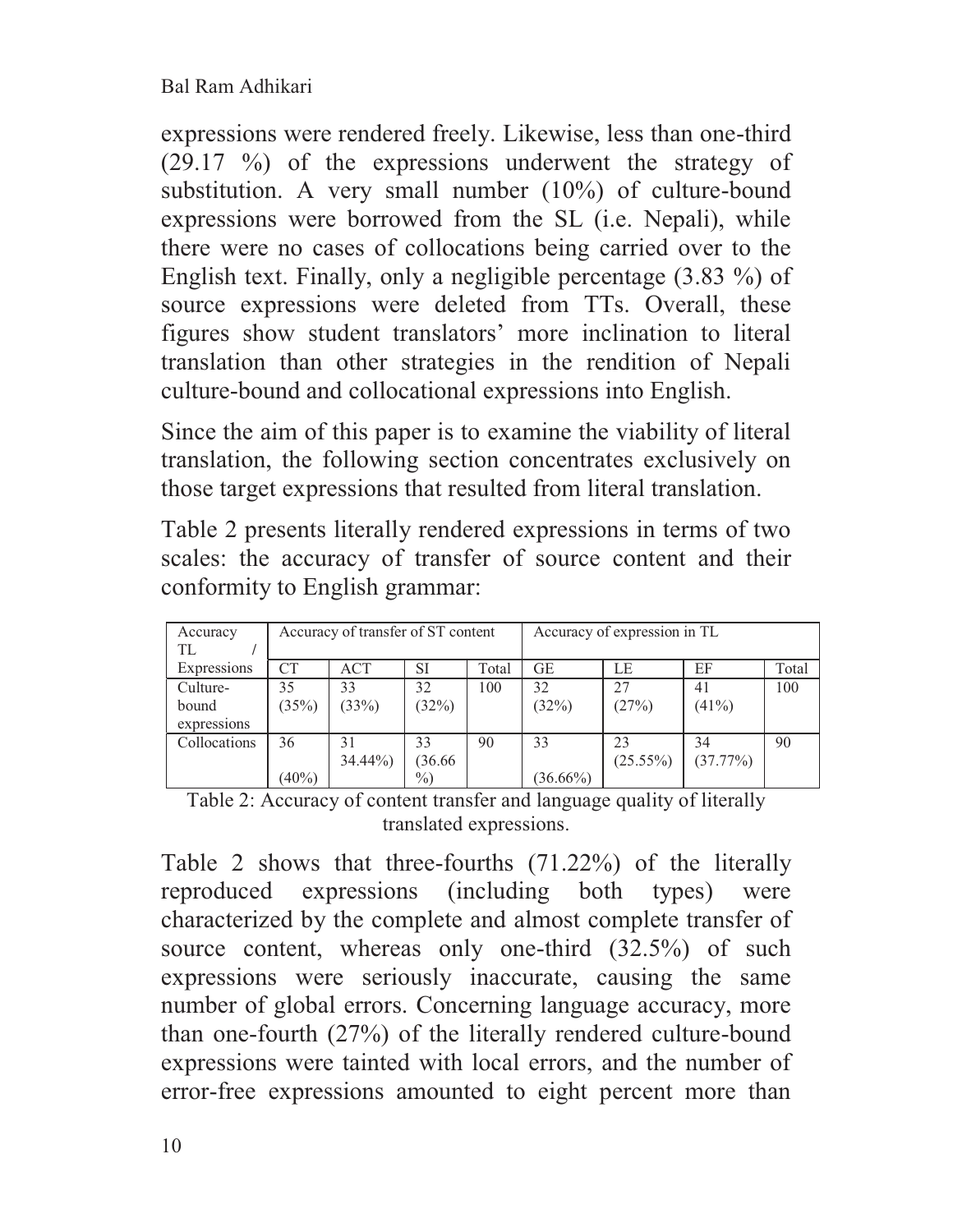one-third (41%) of the expressions. Approximately the same percentage of (37.77%) the literally translated collocations were free from errors, and the collocations impaired by local errors amounted to one-fourth (25.55%) of the expressions. In other words, the number of global errors was significantly low compared to local errors and error-free expressions in both types of literally translated expressions.

Low serious inaccuracies and global errors correspond respectively to the high accuracy of source content transfer and high accuracy of language, further exhibiting high fidelity to STs on the one hand and conformity to the TL system on the other. In a majority of cases, the expressions thus reproduced were linguistically correct and contextually acceptable. Consider the following representative instances of literally rendered culture-bound expressions with the complete transfer of source content:

- (1) us-lai a-sahāyatā-ko khādal-tira muntyau-dai cha.<sup>1</sup> (S2) 3SG.OBL-DAT NEG-help-POSS pit-ALL drag-PROG be.3SG ST1: He is being dragged to the pit of helplessness. ST2: It is dragging him to the pit of helplessness.
- (2) ekānta-ko madāni-le sammpurna bigat-lāi math-na thāl pachi. (S2)

loneliness-POSS churner-INS all past-ACC churn-PURP begin.PST after

ST6: After the churner of loneliness started to churn his whole past

(3) yo macho jhai phutki-yo. (S6)

 $\overline{a}$ 

<sup>&</sup>lt;sup>1</sup> The transliteration used in this study is based on ISO 15919

<sup>(</sup>https://scriptsource.org/cms/scripts/page.php?item\_id=entry\_detail&uid=g8w4snzc y5)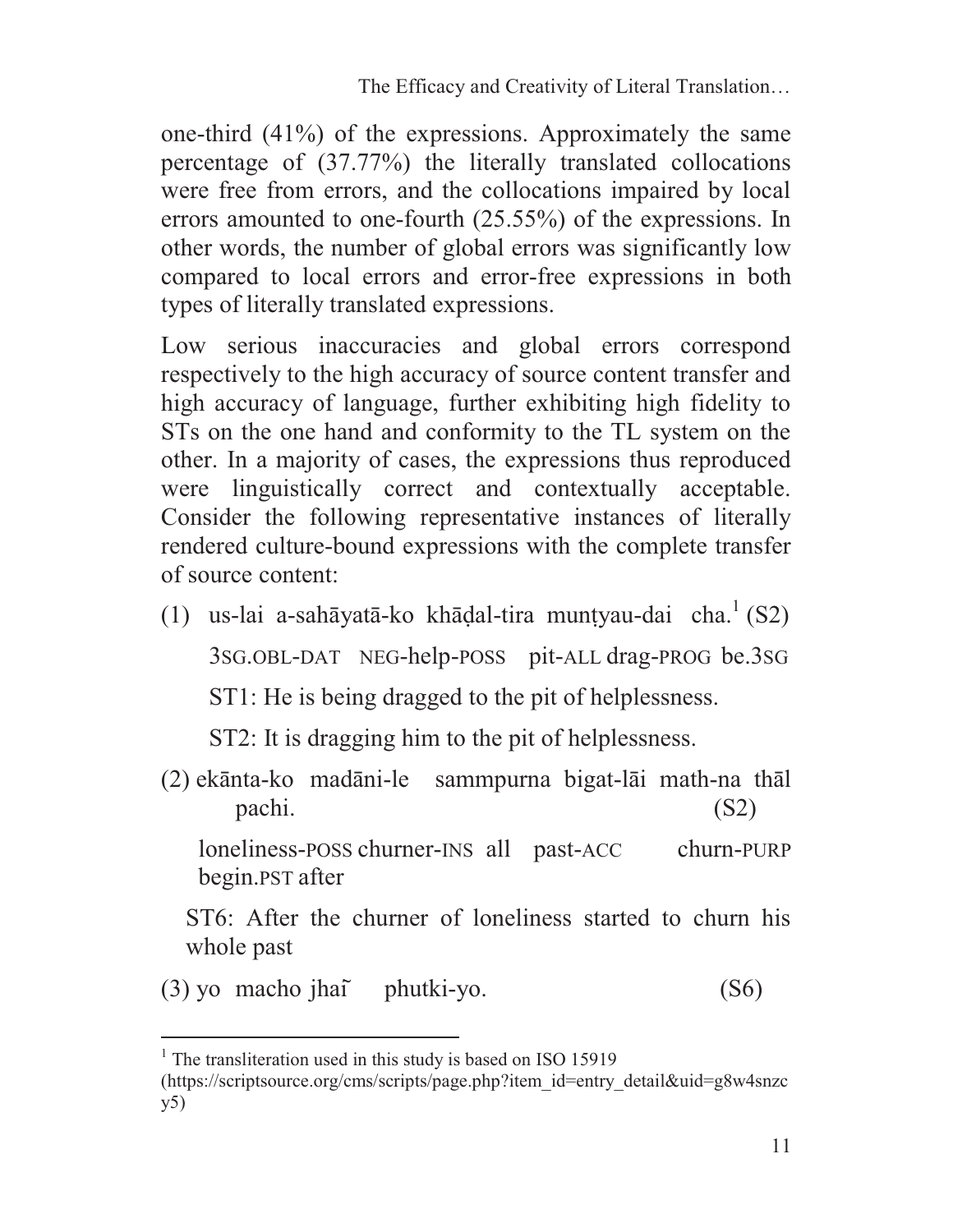it fish like slip away-PST

ST16: It slipped as a fish.

ST17: It was slippery like a fish.

ST18: It would slip away like a fish.

(4) mero peṭ-mā musā ḍauḍi-rahe-cha. (S5)

1SG.POSS stomach-LOC rat run-PROG-be.PRS

ST14: The rat is running in my stomach.

ST18: A rat is running in my stomach.

These selected instances demonstrate the closest possible rendition of Nepali expressions into English without upsetting the TL system and frustrating intelligibility. Lexically, each of the English expressions is the result of the word-for-word rendition of its source counterpart, conveying the denotative meanings of the words being used. Syntactically, the rendered expressions break their ties with the SL syntax and align themselves with and conform to the TL syntax. Denotative and grammatical meanings are important but not sufficient for the overall comprehension of the translated cultural expression in general and its connotation in particular. To work out the connotations suggested by such expressions, the reader has to situate them in the context of the situation that includes extralinguistic factors such as the overall narrative event, the relationship between characters, and the immediate contexts of expressions and their communicative functions. It is in the given context of the situation that the reader is expected to work out connotations suggested by these English expressions. Take, for example, the metaphoric expression 'the pit of helplessness' in (1) which is the literal reproduction of the metaphor *asahāyatā-ko khāḍal* (helplessness-POSS pit). This expression which evidences the complete transfer of source content is linguistically acceptable and contextually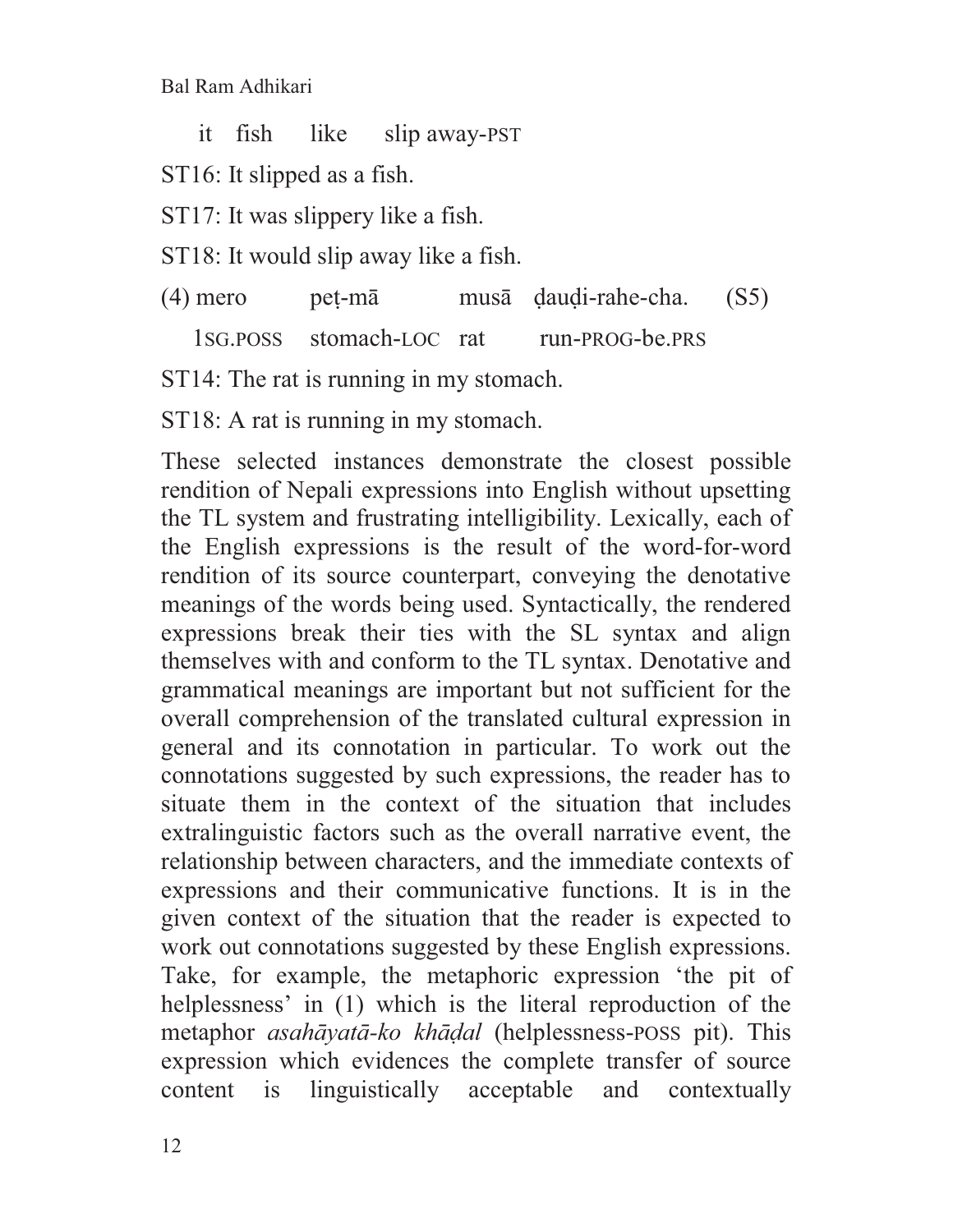interpretable. Likewise, the reproduction of a complex metaphoric expression *ekānta-ko madāni-le sampurna bigatlāi mathna thāle pachi* in (2) as 'the churner of loneliness started to churn his whole past' serves an interesting case of an acceptable literal translation. This expression constitutes two metaphors *ekānta-ko madāni* (loneliness-POSS churner) and *sampurna bigat-lāi math-nu* (all past-ACC churn-INF), both of which were translated literally, yet the resultant expressions are semantically meaningful, grammatically acceptable, and contextually interpretable. Likewise, example (3) exhibits the closest possible correspondence between the source simile *mācho jhai* (fish like/as) and its English versions. Leaving aside a minor syntactic variation, all the three English versions faithfully reproduce the tenor (i.e. it), vehicle (i.e. fish), and sense (i.e. the quality of being slippery) of the source simile. Cases such as  $(1)$ ,  $(3)$ , and  $(4)$  are also indicative of the fact that any source expression can have two or more acceptable literal translations.

Now let us consider some representative cases of TL expressions that almost completely transferred the source content:

5) jiban saḍ-eko māsu jastai durgandit bhayo. (S4)

life rot-PTCP flesh like reek become.PST

ST8*:* Life smelled like rotten flesh.

 $(6)$  bidhuwā kāg-ko hul-mā hāsini thiin. (S1)

Widow crow-POSS flock-LOC she-swan be.PST.3SG.F

ST2: The widow was like a duck among the crows.

(7) krur kāl-le us-lāi lag-yo. (S2)

cruel death-A 3SG.M.OBL-DAT take away-PST

ST5: Ruthless death took him away.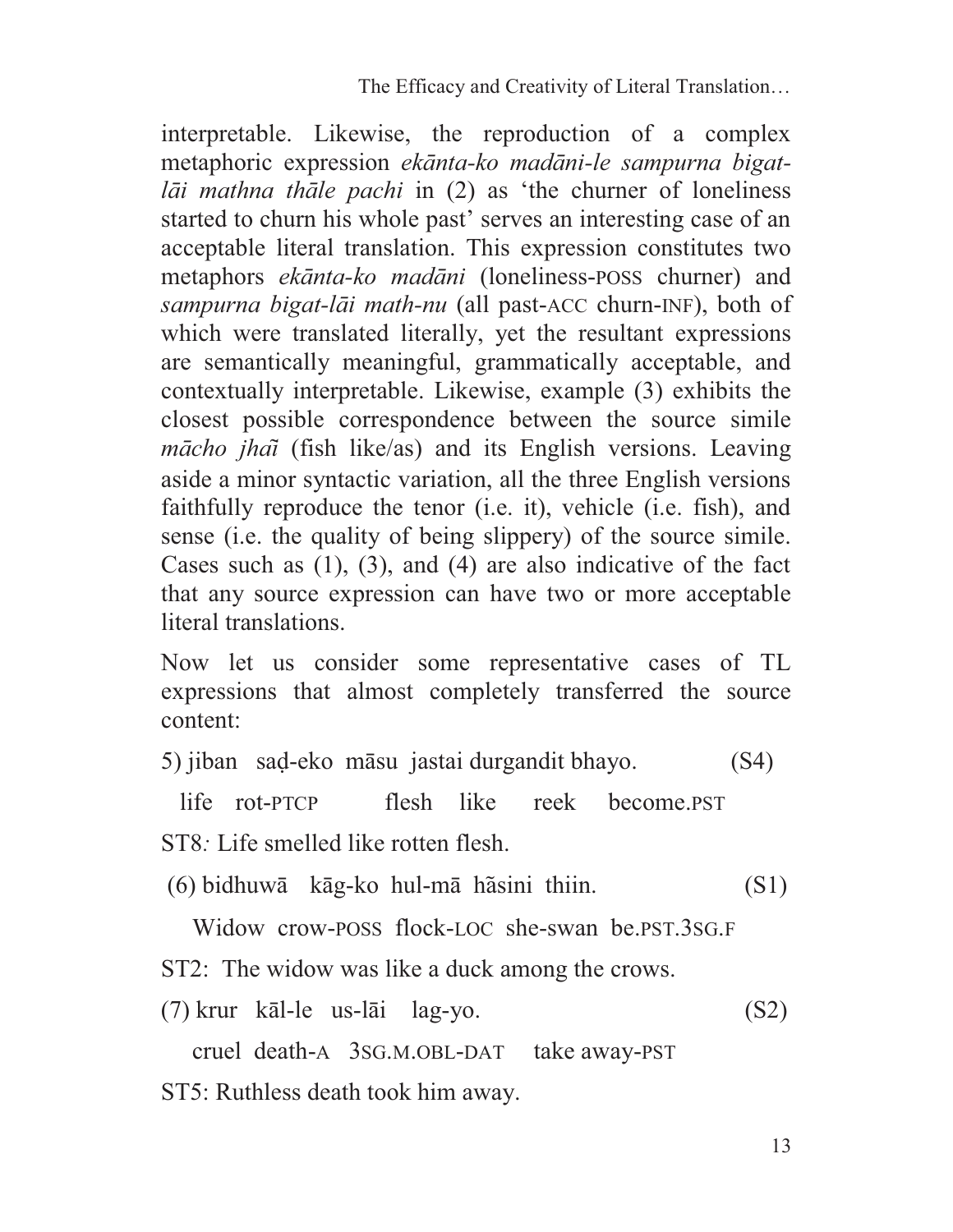The TL expressions categorized as almost complete or partial translations were characterized by neutralization of the source meaning as in (5), the use of one of the denotatively equivalent words with the minimum transfer of connotations suggested by the source word as in (6) or the use of the lexically equivalent but contextually less fitting word as in (7). Owing to the presence of one of these features, such TL expressions were less congruent, denotatively and connotatively, with their sources than the TL expressions characterized by the complete transfer of source content. Consequently, some of them required rewording to strengthen their semantic ties with their sources or to ensure correctness and appropriacy in the TL. Let us take a case of neutralization of the source meaning in (5). The verb 'smell' conveys only the peripheral meaning of *durgandit bhayo*, blunting both denotative and connotative edges of the source expression. In other words, 'smell' is more generic and less evocative than *durgandhit hunu* whose close translation would be 'to reek'. The translator's use of 'duck' for *hasini* in (6) demonstrates how the use of a denotatively equivalent word with weak connotations results in a partial translation. Independent of the context, *hasini* translates both as (*female) duck* and *(female) swan*. However, 'duck' in this context fails to convey the cultural image of a widow dressed in white- the image that the author intends to convey by comparing her with *ha*<sup>sini</sup>, the swan. In the given context, 'swan' is preferable to 'duck' because of its color (whiteness) that distinctly stands out from the color of 'crow' (blackness), making the former an odd one out in its appearance from the rest. Likewise, ST5's translation 'Ruthless death took him away' in (7) closely reproduces the image of death taking someone away. Despite this, the translator's use of 'ruthless' for *krur* does not adequately convey the antagonistic image that the speaker in the narrative associates with *kāl* (death). The qualifier *krur* in Nepali corresponds more closely to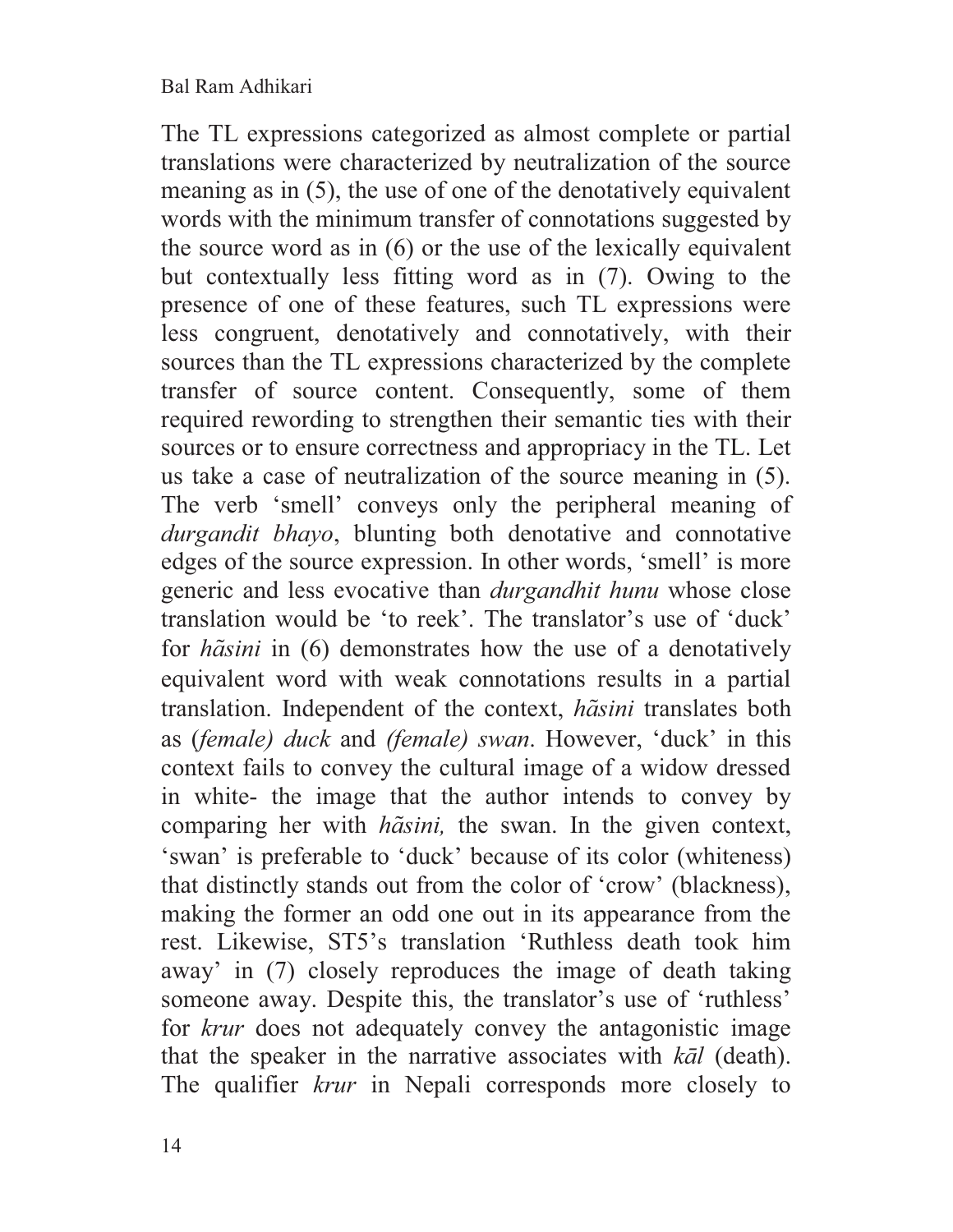'cruel' (causing pain or suffering) than 'ruthless' (having or showing no pity or compassion) both denotatively and connotatively.

As in the case of culture-bound expressions, a large percentage of literally rendered collocations showed fidelity to source expressions and were either acceptable (error-free) or partially acceptable (local errors) in English. The following are some of the representative cases:

 $(8)$  un-ko  $\tilde{a}$ khā-mā  $\tilde{a}$ su  $\bar{a}$ -yo. (S10)

3SG.F.OBL.POSS eye-LOC tear come-PST

ST28: Tears came to her eyes.

- (9) peṭ kasari bhar-ne? (S1)
	- stomach how fill-PURP?
- ST2: How to fill the stomach?
- (10) us-le hāmi-lāi pārṭi di-yo. (S7)

| 3SG.M.OBL-A | $1PL-DAT$ |  | party give-PST |
|-------------|-----------|--|----------------|
|-------------|-----------|--|----------------|

ST4: He had given us a party

ST5: He gave us a party.

(11) tyas-pachi sanjh par-yo. (S9)

that-after evening fall-PST

ST24: Then the evening fell.

In these chunks, source collocations *peṭ bharne, asu āyo*, *pārṭi diyo* and *sanjh paryo* were rendered respectively as 'to fill the stomach'; 'tears came'; 'gave a party', and 'evening fell'. These and most of the other literally rendered collocations adhere "closely to the ST mode of expression" (Hatim & Munday 2004: 344), while at the same time conforming to the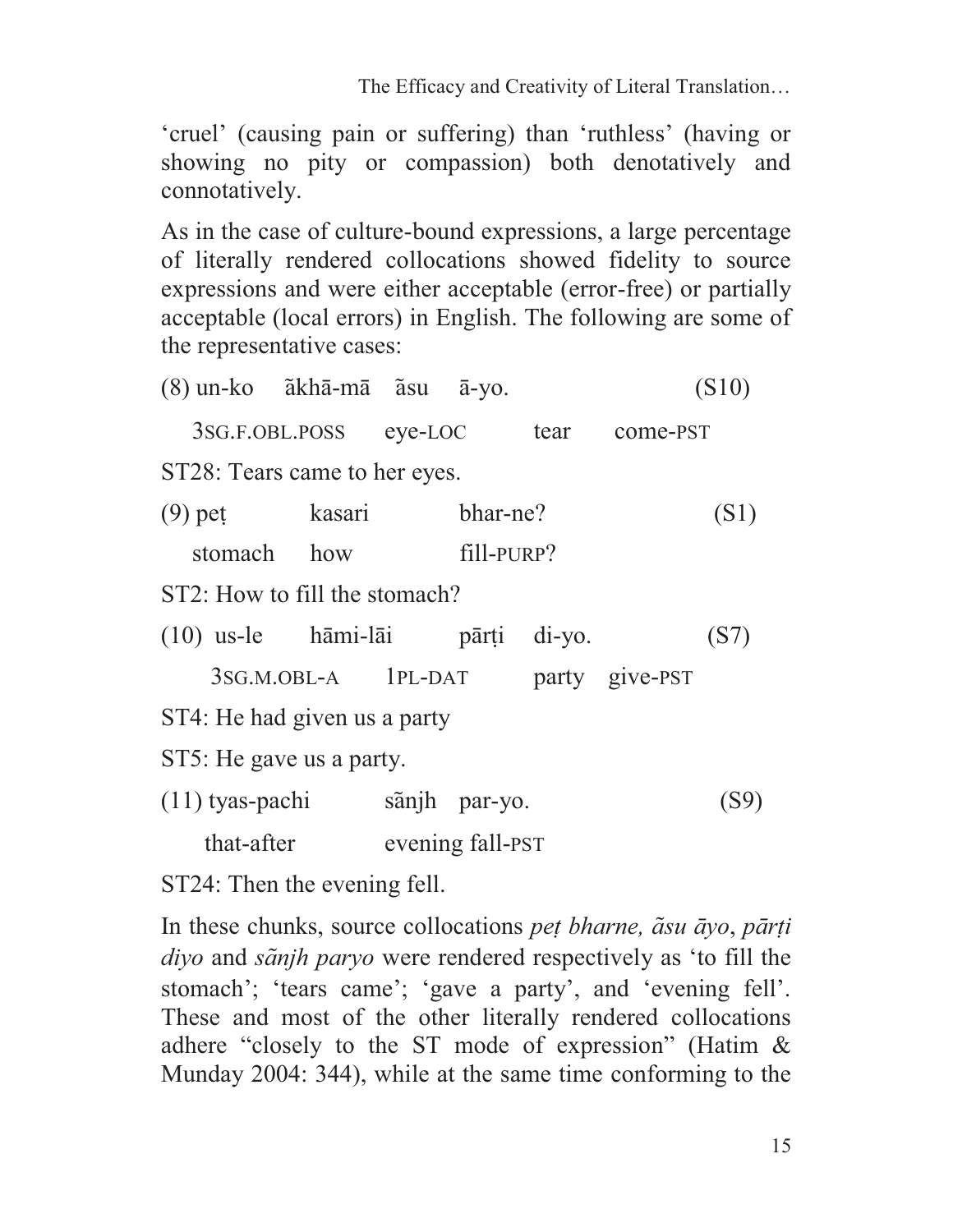conventions of English grammar and ensuring idiomaticity expected by English readers.

The complete or almost complete transfer of source content in conformity with the TL system counters the widespread view that questions the efficacy of literal translation. Contrary to a common criticism of literal translation, this strategy, as the findings show, has the potential to ensure what Doyle (1991) calls two-way fidelity (1991). In Doyle's (1991) view, twoway fidelity is an ideal condition in which translators demonstrate their fidelity to the content and form of the ST, while equally conforming to the TL system. This conformity also suggests that the close translation of source expressions, as commonly believed, does not necessarily lead to unidiomatic, unintelligible target expressions.

Student translators' urge to translate SL expressions closely agrees in part with Chesterman's literal translation hypothesis as well as abides by Nida and Taber's (1969) three-stage model of literary translation. Chesterman hypothesizes that translators tend to begin with the literal translation of chunks and then move towards a freer version. Likewise, Nida and Taber's model recognizes literal translation as the first and vital stage leading to the stage of minimal transfer and from there to free translation. Literal translation is hence largely recognized as a transitional stage leading ultimately to free translation with the assumption that its principal role is to produce cribs for free translation. In other words, literal translation is not a self-standing strategy- only a means, not an end itself. However, this view of literal translation as a subsidiary strategy serving free translation is only partially valid. The findings indicate that literal translation can also produce an acceptable text without going through the stage of free translation. On this basis, one could argue that when literally rendered expressions are coherent with the TL system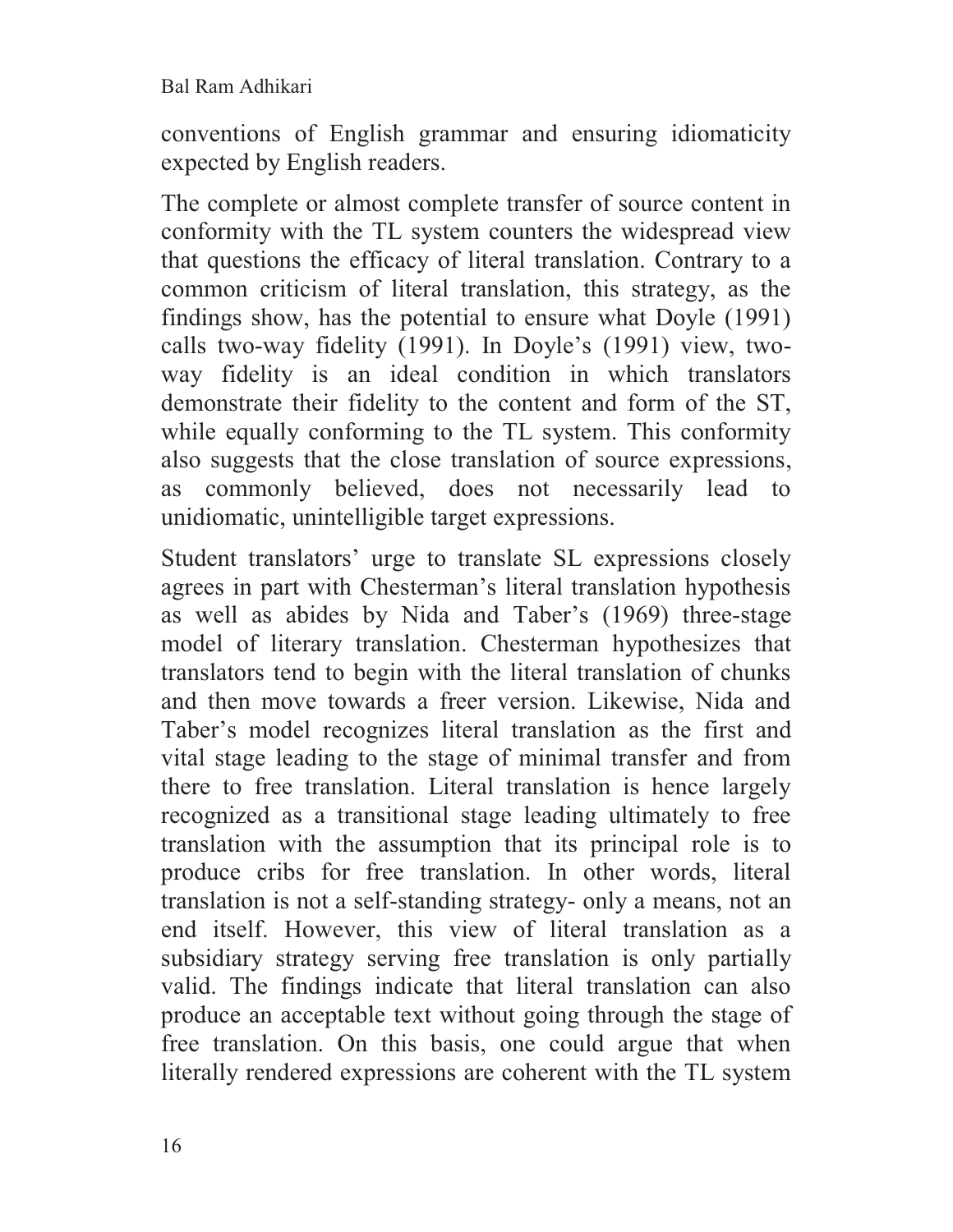and interpretable in the given context, translators tend to stop at the literal stage itself. In such a situation, literal translation becomes an endpoint or a product, not a transitional point or a process towards free translation, with its capacity to function as a self-standing strategy.

This should however not lead to a conclusion that literal translation functions effectively in all contexts with all types of SL expressions. To refer to Table 2 above again, 32% of culture-bound expressions and 36% of collocations rendered literally suffered from serious inaccuracies that needed total revision in both meaning and structure. This means that there were several cases where the reproduction strategy failed to generate acceptable English expressions. Some of the representative expressions, for instance, are:

| $(12)$ uni | dar-le | kālo-nilo vain. | (S8) |
|------------|--------|-----------------|------|
|            |        |                 |      |

3SG.F fear-INST black-blue become.PST

ST24: She turned white with fear.

| $(13)$ us-le |  | jibro tokyo. | (S2) |
|--------------|--|--------------|------|
|--------------|--|--------------|------|

3SG.M.A tongue bite-PST

ST6: He bit his tongue

| $(14)$ ketā-le ātmahatyā |         | gar-yo   | (S4) |
|--------------------------|---------|----------|------|
| $\overline{boy-A}$       | suicide | $do-PST$ |      |

ST3: The body did suicide.

These are some of the representative cases that show the limitation of literal translation in the rendition of culture-bound and collocational expressions. There are two likely causes for the failure of literal translation to (re)produce acceptable English expressions. First, literal translation might not work when SL and TL expressions employ the same or similar images to convey culturally quite different meanings. Take, for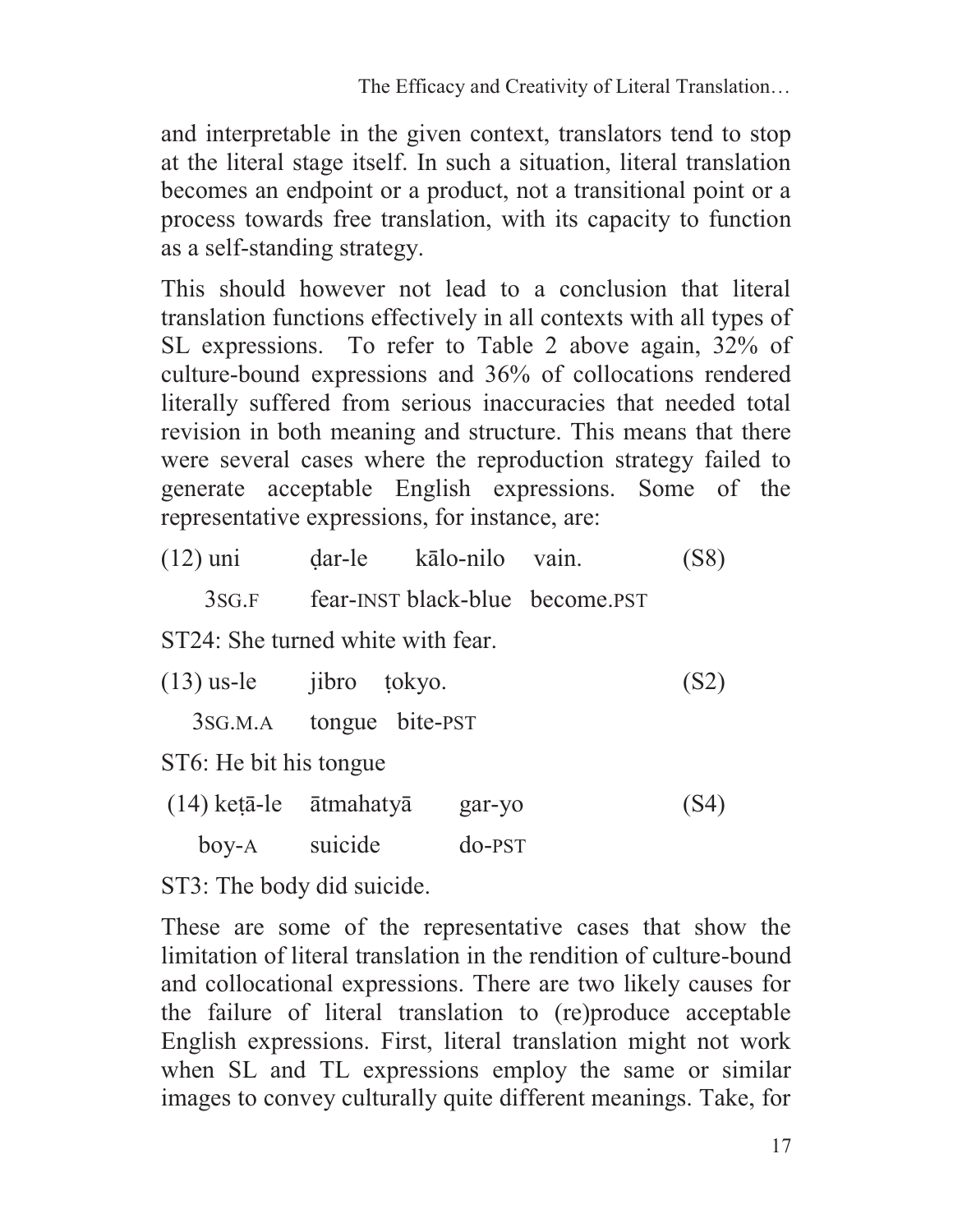example, *she turned black and blue with fear*, the close rendition of *uni ḍar-le kālo-nilo vain* in (12). Nepali associates the color image *black and blue* with *fear*, whereas in English this color image is associated with physical assault. Consequently, the expression *to turn black and blue with fear* is likely to create confusion among English readers.

Likewise, *us-le jibro ṭokyo* in (13) is another expression that does not lend itself to literal rendition. Both Nepali and English have the idiomatic expression *bite your tongue*, but with culturally different meanings. In Nepali, this expression means *to die*, equivalent to the English idiom *to kick the bucket*. On the other hand, the meaning of *bite your tongue* in English is *to restrain oneself from saying something*. The literal translation of *us-le jibro ṭokyo* as *he bit his tongue* thus conveys the meaning quite different from the one intended by the author. This typifies a case of mistranslation. Second, literal translation is not an effective strategy when the reproduced expression breaches the TL system. One such example is *the boy did suicide* in (14) which is the direct transfer of *keṭā-le ātmahatyā garyo*. The translator's attempt to reproduce this Nepali collocation in English has resulted in a wrong English collocation.

These representative cases of inaccuracy suggest that literal translation cannot be a default solution when literally reproduced SL images are likely to contradict TL cultural images, convey culturally different meanings or breach the TL system. With such expressions, literal translation serves only as a means, not as an end. In such a situation, literally rendered expressions should be deliteralized to ensure their acceptability in the TL. In other words, translators need to deliteralize literally rendered expressions to loosen their semantic and syntactic ties with the SL and correspondingly to strengthen their conformity to the TL system and cultural expectations.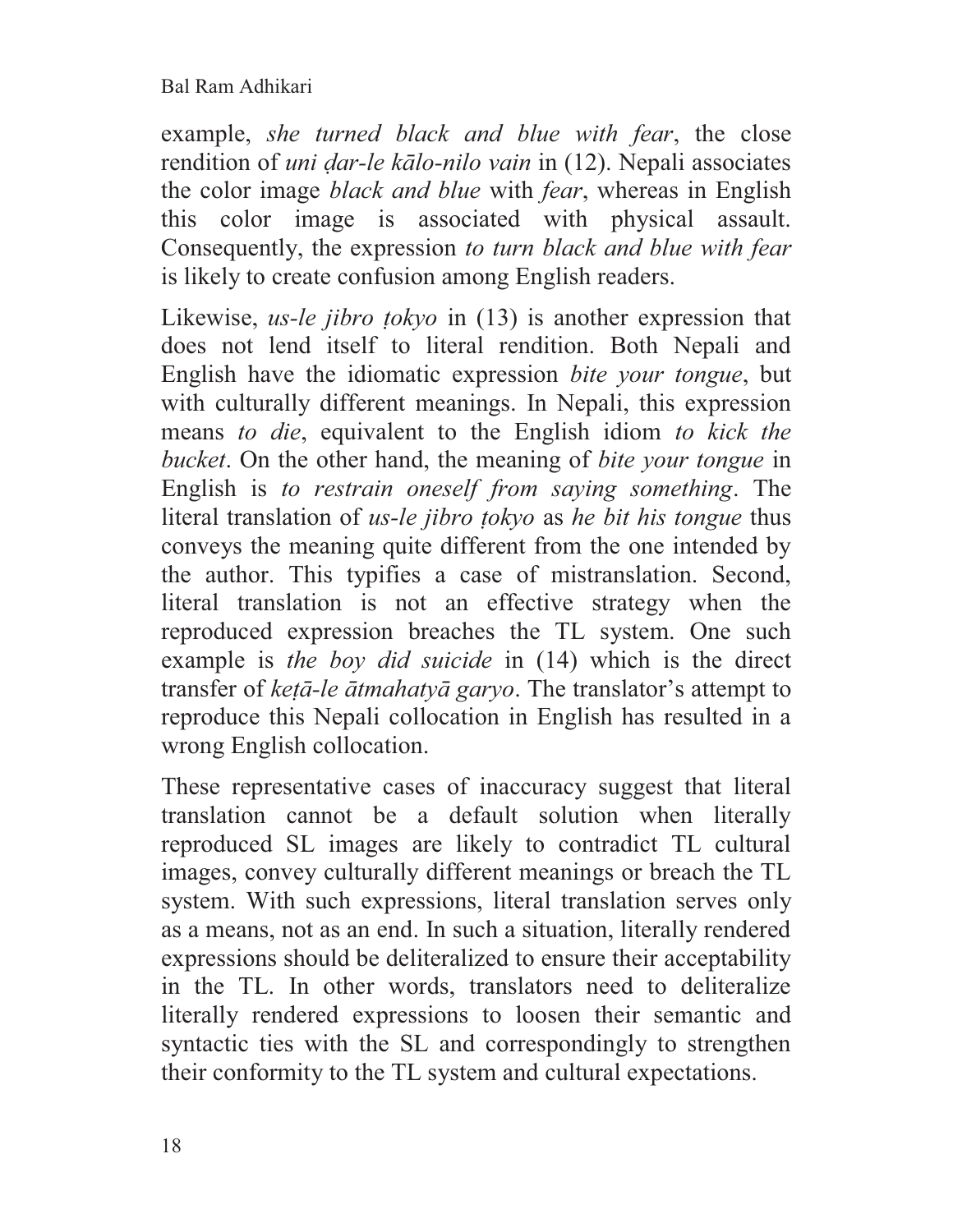## **4.2 Literal Translation as a Creative Process**

When viewed from the perspectives of the aesthetics of the outsider (Becker 1994) and foreignizing translation (Venuti 2008), some of the literally rendered expressions in the corpus produced by student translators exhibited certain features of creativity. This finding, to some extent, counters a sweeping conclusion that literal translation engenders awkward expressions that mar the aesthetics of reading.

One of the major findings is that literal translation has the potential to introduce cultural elements of the outsider, i.e., going from the source language community to the target readership. The literal translations of the following simile can be a case in point:

(15) hiũ jhaĩ ciso (S5)

snow like cold

ST13: frigid like snow

ST14: cold like snow

ST15: as cold as snow

All three translators almost identically reproduced this simile in English. In the story, the boy is talking about the girl's hands that have gone extremely cold. Normally, the simile in this situation as expected by English readers would be *as cold as ice* or *as cold as stone* rather than *as cold as snow*. The similes *frigid /cold like snow* and *as cold as snow* are carried over to the English text, which appear uncommon or foreign to English readers. Such a target text "breaks target conventions by retaining something of the foreignness of the original" (Shuttleworth & Cowie 2014: 107) and exposes to readers what Becker (1994) calls the aesthetics of the outsider. Likewise, two of the translators (ST14 & ST18) came up with the direct translation of *mero peṭ-mā musā ḍauḍi-rahecha* as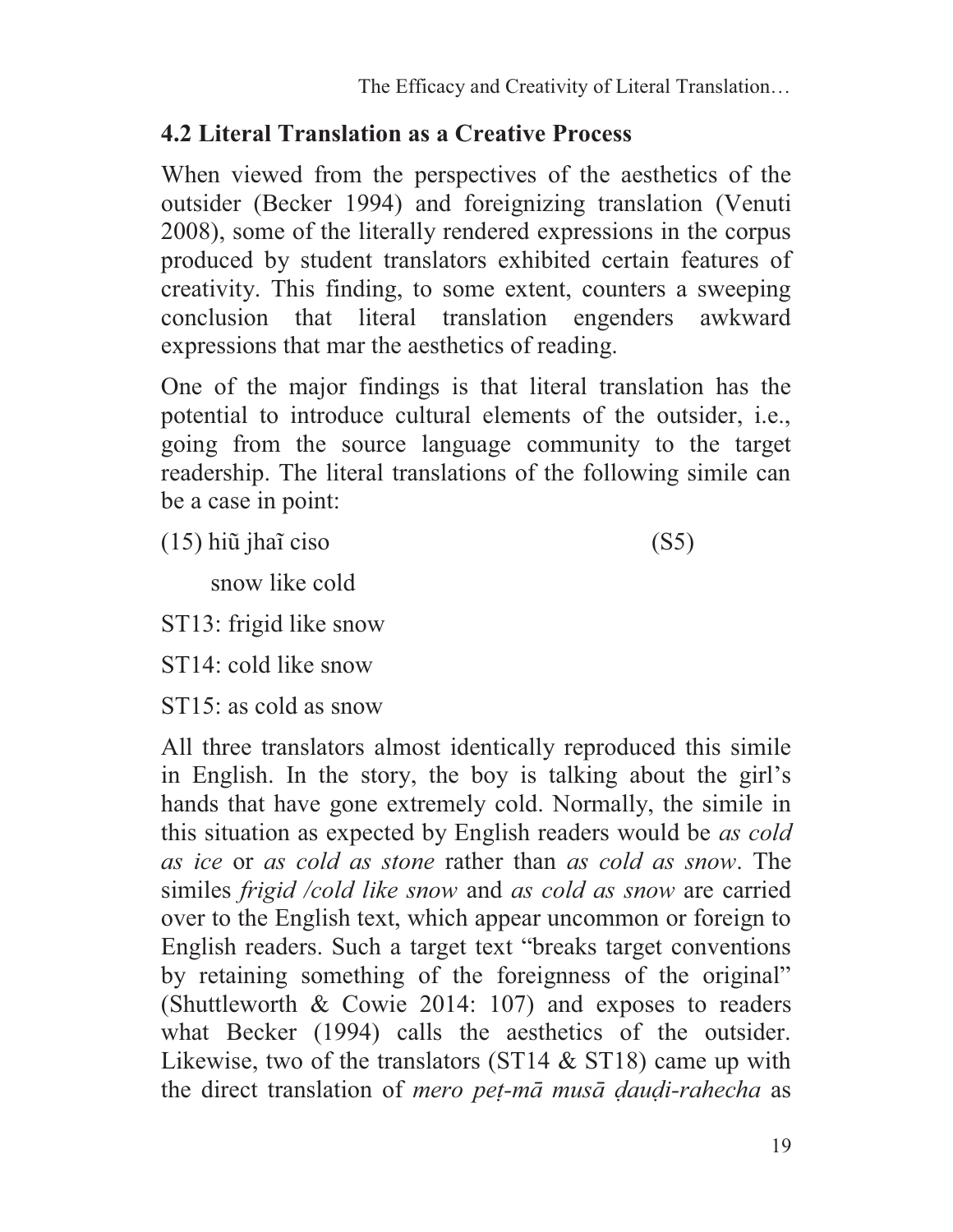*A/The rat is running in my stomach.* The idiom *peṭ-mā musā ḍauḍanu* is a common expression in Nepali to mean *someone is very hungry*. The expected English translation of this expression would be *I'm hungry as a wolf*. However, the translators chose to carry over the Nepali cultural image (i.e. running a rat in the stomach) to the English text through the literalization of the expression. This literally rendered expression is paradigmatic of foreignizing translation that registers the linguistic and cultural differences (Venuti 2008) of the ST, appealing to TL readers to be open to and appreciate the differences. Such literally reproduced expressions preserve the local colour of source expressions (Shuttleworth & Cowie 2014) and offer an opportunity for TL readers to experience it from the outsider's perspective.

That literal translation can lead TL readers to the source cultural and aesthetic space is also substantiated by the literary critic and translation theorist Gayatri Spivak's (1992/2012) translation practice. Spivak rendered the title of Mahasweta Devi's story *Standāyini* literally as *Breast-giver* rather than substituting it with the common English term *Wet-nurse*. Spivak informs us that the story is available in two versions and the author has expressed approval for the literal version *Breast-giver*. The non-literal translation *The Wet-nurse*, Spivak argues, "neutralizes the author's irony in constructing an uncanny word; enough like 'wet-nurse' to make that sense, and enough unlike to shock" (1992/2012: 315). In her observation and experience, a close translation like this allows "the author's stylistic experiments" to emerge in the TT and prevents the "loss of rhetorical silences of the original" (325). Following this argument, literalization has the capacity to foreground cultural differences, heighten the author's rhetorical strategies and create a space for readers to have an aesthetically-shocking experience.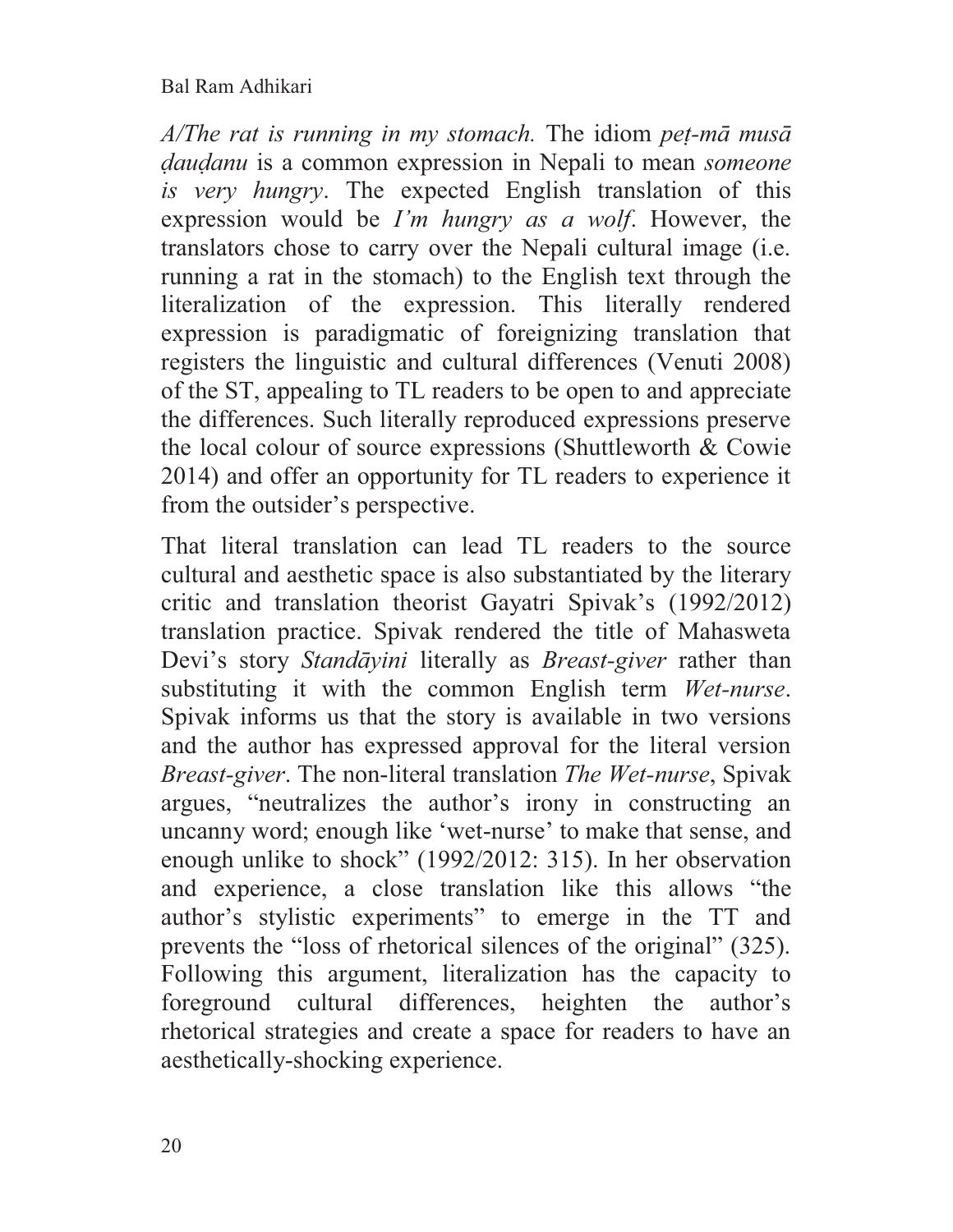The literally reproduced expressions that abide by English grammar can be interpreted from three perspectives of creativity. The first is the perspective of departure. Sternberg (2007) conceptualizes creativity as a departure from the common tendency or common expectations. Bayer-Hohenwarter (2011) also recognizes a departure as a defining feature of creative use of language. Viewed from this perspective, several literally rendered English expressions in the corpus of student translations were marked for their departure from the conventional usage and the common expectations of English readers. The expressions such as *cold like snow* (ST14), *life is like curry without salt and spices*  (ST29), and *A rat is running in my stomach* (ST18) depart markedly from the conventional English usage. In other words, these and other culturally different expressions defy the prevalent expectations of English readers. Such expectationdefying translations are characteristically "ethnodeviant" (Venuti 2008: 15) in that they require English readers to approach and appreciate from the perspective of the outsider, i.e., Nepali. Moreover, the culturally different expressions carried over from the ST foreground foreignness in the text and are likely to create an estranging or defamiliarizing effect on readers.

The second perspective of creativity has to do with the conversion of stock or dead cultural expressions into original or innovative ones. Dead expressions are those which have got worn out and have lost their original freshness and vitality in the course of use (De Waard 1974). Consequently, language users are hardly conscious of the images originally associated with such expressions (Newmark 1998). Their meanings have fossilized and can be understood even without reference to the context. Let us consider the literal rendering of *hiũ jhaĩ ciso* in (15) as *as cold as snow*. In Nepali, *hiũ jhaĩ ciso* is a dead idiomatic expression, since Nepali readers can understand its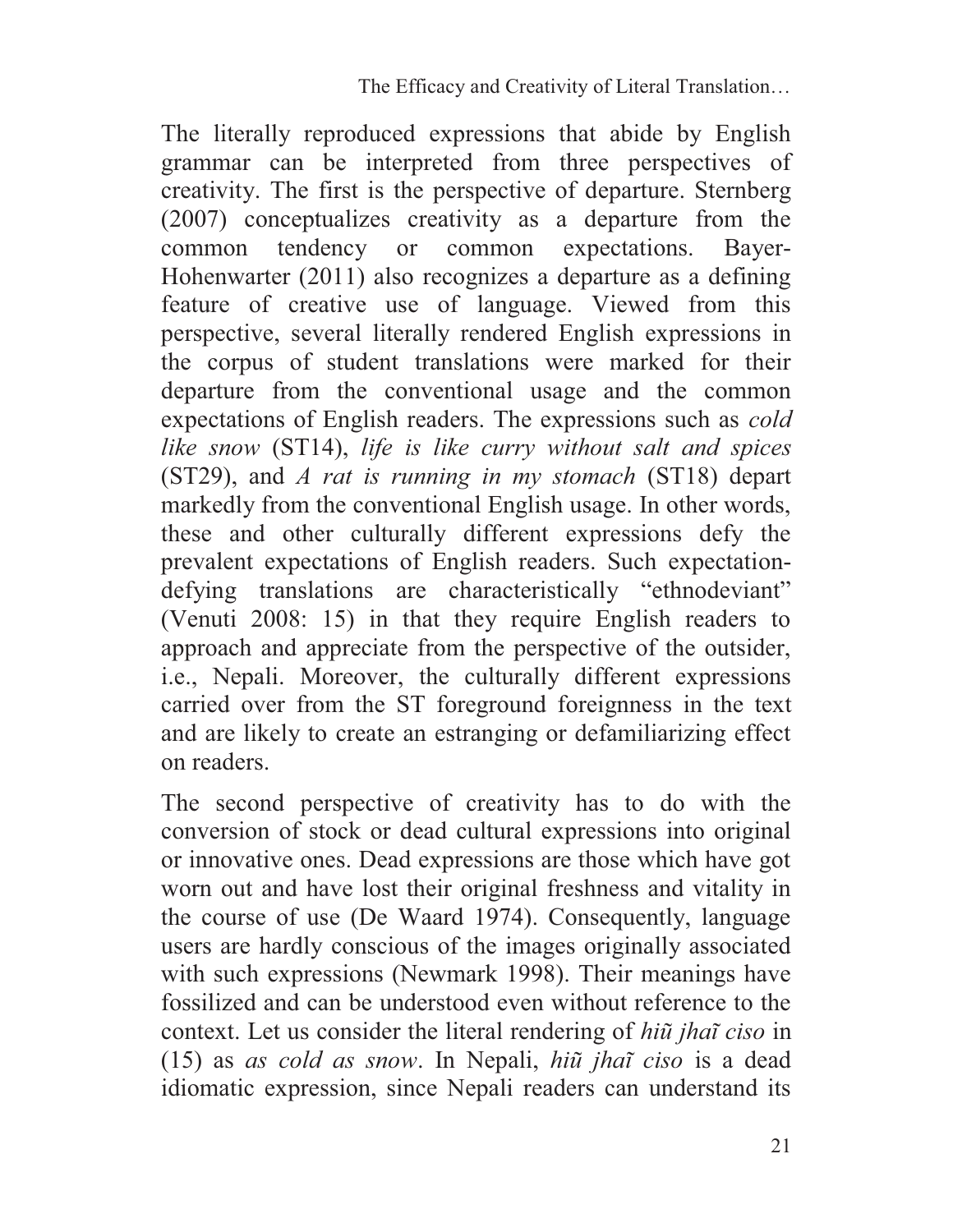meaning independent of the context. Since the meaning of this expression is already culturally fixed, Nepali readers become hardly conscious of the image originally associated with it. The literal rendition *as cold as snow,* on the other hand*,* reads slightly odd or even new in English. Another case could be the expression *like curry without salt and spices* (ST29). Its source expression *nun masalā na-bha-eko tarkāri jasto* (salt spices NEG-have-PTCP curry like) has virtually a fixed and frozen meaning in Nepali. One of its functionally equivalent English expressions would be *as dull as dishwater*, whose meaning can be understood almost instantly without additional contextual information. The literal reproduction *like curry without salt and spices,* on the other hand, may require English readers to pause, and contemplate its meaning with reference to the context. The same is true for the idiomatic expression *a rat running in one's stomach* (ST14 & ST18), and the collocation *to kill hunger* (ST27), meaning *to assuage hunger*. Like any innovative use of language, these literally reproduced expressions look "original," "bizarre," or "odd" (Newmark 1998:111-112) to English readers. In terms of their images, these reproduced expressions are characterized by novelty and freshness and are perceived to be more evocative than their source counterparts.

This discussion suggests that the translator can choose either to replace dead SL expressions with functionally equivalent TL expressions or to reproduce SL expressions challenging the conventions of the TL and expectations of TL readers. The strategy of replacement reproduces the familiar TL cultural image to camouflage the SL cultural image. On the contrary, literal translation reproduces the fixed SL image in the TL, introducing the culturally different image to TL readers. Here the argument is that literal translation has a capacity to transform frozen or dead SL expressions into alive or fresh ones in the TL as in creative writing.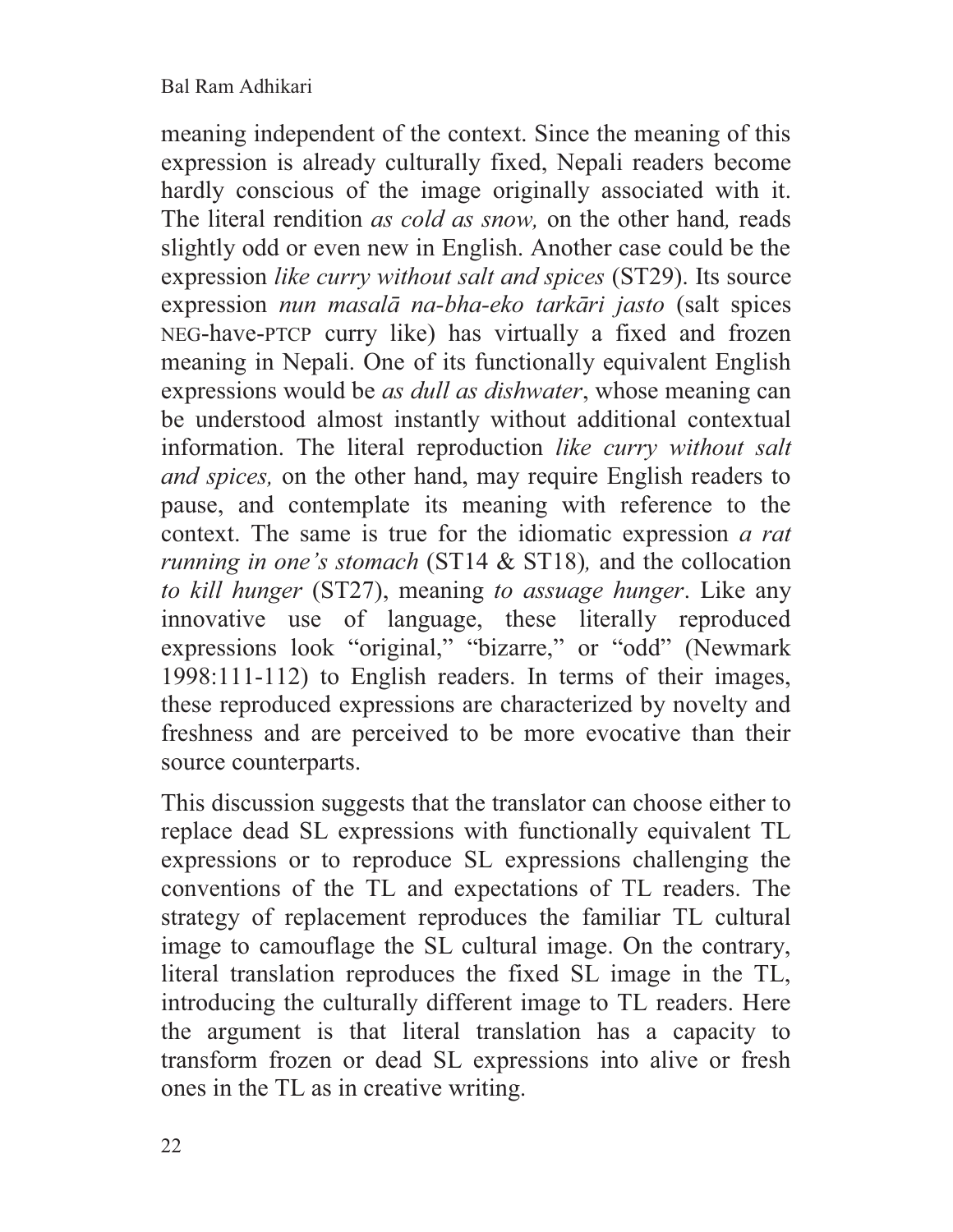The third perspective is informed by Holman and Boase-Beier's (1999:13) view that regards "constraints as a source of creativity in translation". In their observation, the number and nature of constraints are directly proportional to creativity, that is, the more the constraints the more creative the translator has to be. Viewed from this perspective of the relationship between constraints and creativity, literal translation can be counted as an enactment of a creative process. As literal translation involves the optimum transfer of both denotative and connotative meanings of source expressions in line with syntactic capacities of the TL (Nabokov 1964/2006), the burden of constraints is bound to be greater in literal translation than in free translation. While translating literally, the translator has to work within the dual constraints, i.e., maintaining the closest possible intertextual coherence with the ST (Munday 2016) and ensuring its interpretability for TL readers. This requires the translator to balance the centripetal pull and centrifugal pull imposed respectively by the ST and the TL. This double fidelity to the ST and the TL system renders the act of literal translation rather challenging, complicated, and risky.

## **5. Conclusion**

The analysis of the data obtained from Nepali EFL student translators has shown the translators' inclination towards literal translation in the rendition of culture-bound and collocational expressions. A substantial number of expressions literally rendered into English were characterized by high accuracy of transfer of source content as well as acceptability in English. This means that literally reproduced expressions exhibited fidelity to STs on the one hand and conformity to the TL system on the other. In many cases, the expressions thus reproduced were linguistically correct and contextually interpretable, which leads to the conclusion that literal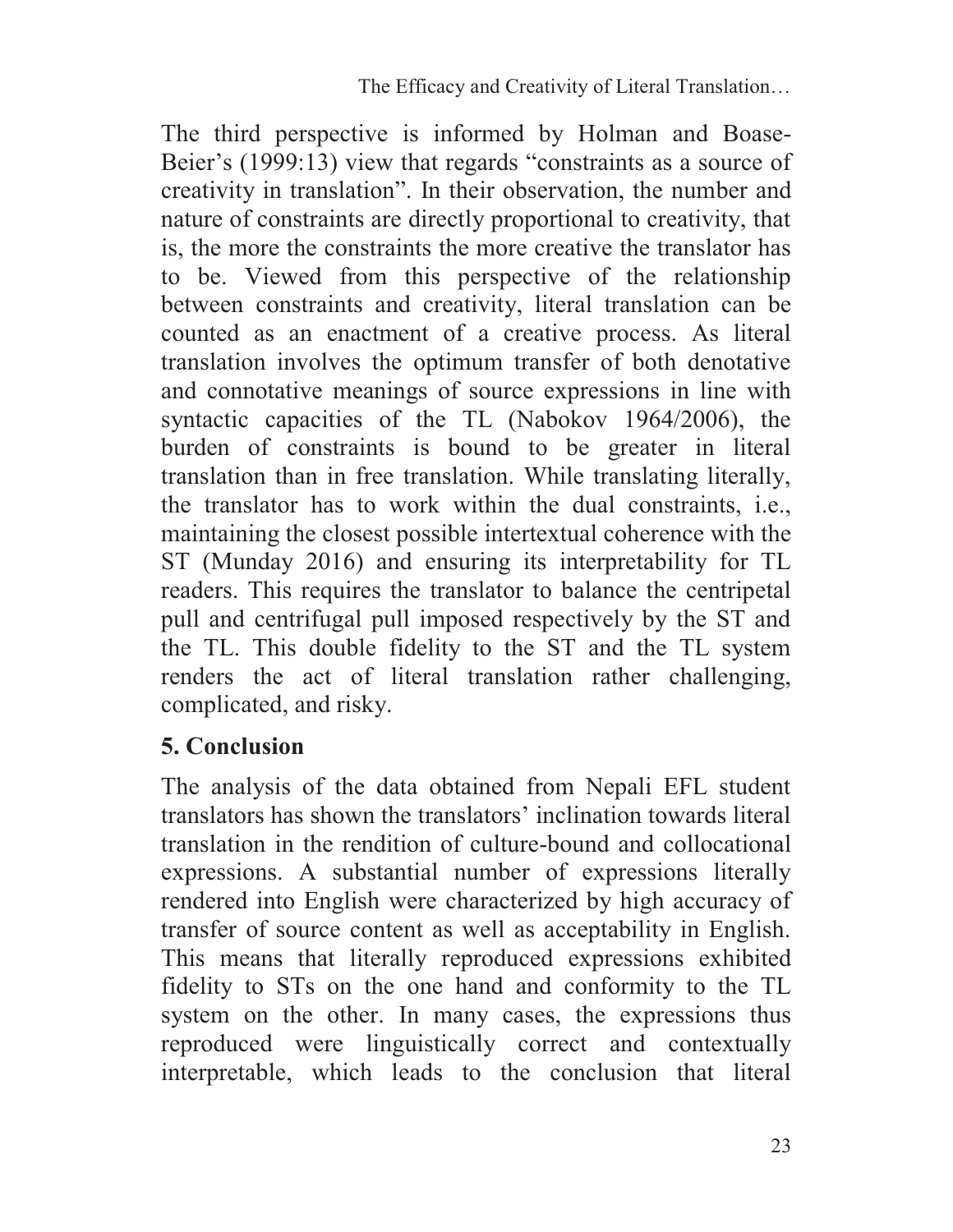translation, if handled judiciously, can be a reliable, effective, and viable strategy in the translation of literary texts.

Another significant finding to emerge from this study is that literal translation as a form of close rendition of source lexical items can be equally creative. Literally rendered expressions embody certain aesthetic tenets of creative writing, for example, defamiliarizing effect on readers and innovative use of language. Reproduced expressions are marked for the departure from conventional expectations of target readers, requiring them to approach and appreciate such expressions from the outsider's perspective, which, in turn, evokes an estranging or defamiliarizing effect on them, as in the case of literary writing. Literal translation also has the potential to transform fixed or dead cultural expressions into innovative ones in the TL. As the findings show, fixed Nepali expressions translated literally turn out to be new and unfamiliar to English readers, and invite them to interpret foreign cultural expressions with reference to the source context and culture. Literally rendered expressions, like the creative use of language, resist semantic transparency and challenge automaticity in reading. Finally, literal translation, like any form of creative writing, is subject to linguistic and cultural constraints that shape and engender creativity.

Since this study concerns literal translation as one of several viable strategies with reference to local instances (i.e. culturebound and collocational expressions), it does not make a case for the viability of literal translation as an overall approach or method of translating literary texts. Moreover, the conclusions about the efficacy and creativity of literal translation are drawn only from the analysis of TTs produced by student translators. A further study similar to this one is needed to analyze TTs produced by experienced or professional translators so as to further examine the viability of literal translation.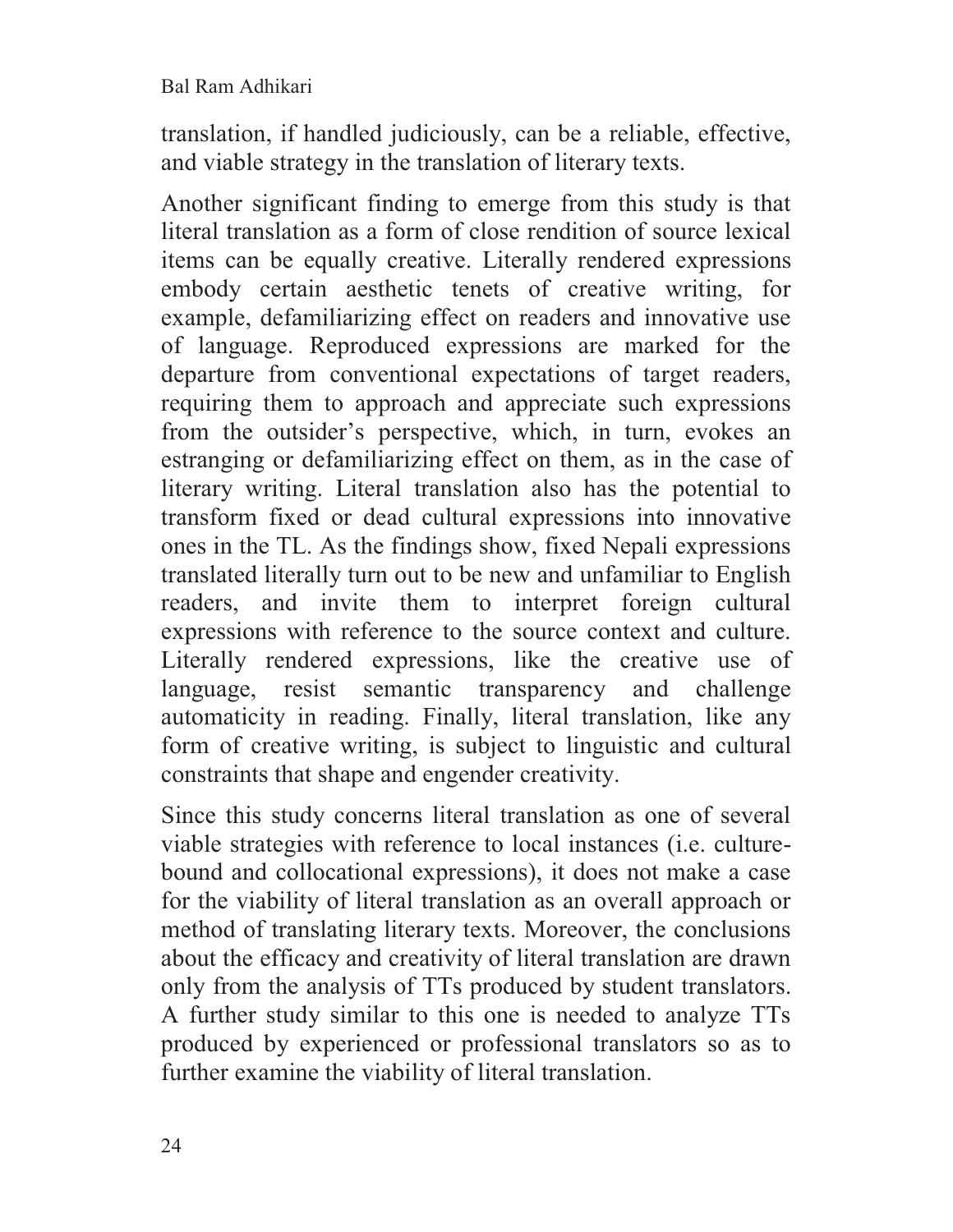The findings nevertheless suggest that literal translation can be recognized as a viable strategy in translation practice so long as literally rendered expressions abide by the TL system. Accordingly, student translators can be trained in how to best exploit literal translation during the translation process. Given the almost equal possibility of literally translated expressions being unacceptable in the TL, student translators should also be informed about the limitations of this strategy.

#### **Abbreviations used in morpheme-by-morpheme rendition**

- 1 first person 3 third person A agentive
- ACC accusative
- DAT dative
- F feminine
- INF infinitive
- INS instrumental
- LOC locative
- M masculine
- NEG negative
- OBL oblique
- PL plural
- POSS possessive
- PRCP participle
- PROG progressive
- PRS present
- PST past
- PURP purposive
- SG singular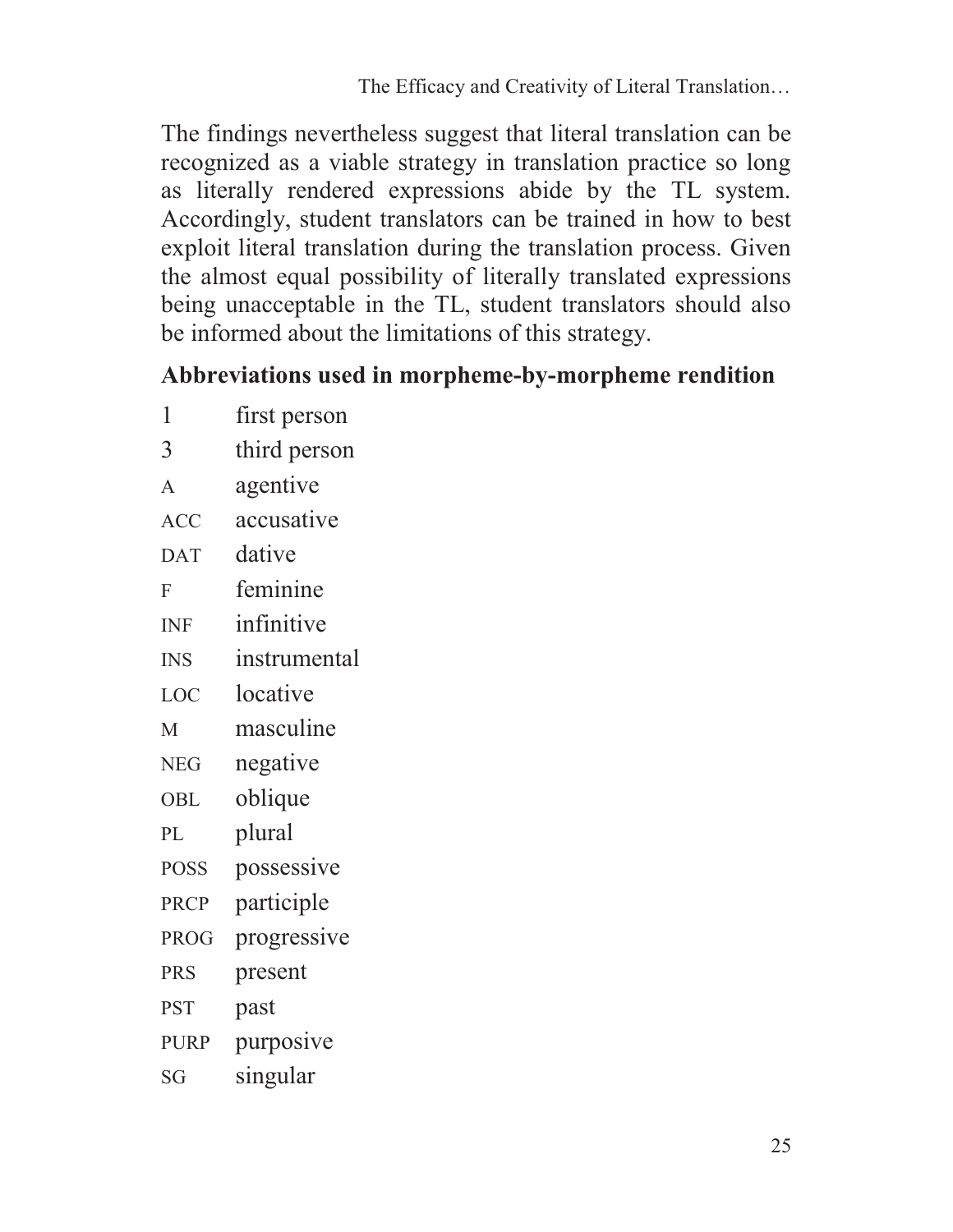# **References**

- ADHIKARI, BAL RAM. 2020. Assessment of Student Translators' Texts from Nepali into English: Language Quality and Degree of Task Completion. *Translation Today* 14(1). 1-22*.* http://doi: 10.46623/tt/2020.14.1.ar1
- BAKER, MONA. 2011. *In Other Words: A Coursebook on Translation.* 2nd edn. London & New York: Routledge.
- BASSNETT, SUSAN. 2014. *Translation Studies.* 4th edn. London & New York: Routledge.
- BAYER-HOHENWARTER, GERRIT. 2011. "Creative Shifts" as Measuring and Promoting Translational Creativity. *Meta* 56(3). 663–691. http://id.erudit.org/iderudit/1008339ar.
- BECKER, ALTON L. 1994. Translating Exotic Texts into English. In Asher, Ronald. E. (ed.), *Encyclopedia of Language and Linguistics,* 4682-4685. New York: Pergamon Press.
- BOLINGER, DWIGHT. 1975. Meaning and Memory. *Forum Linguisticum* 1(2). 2-14. Accessed online: https://doi.org/10.1515/9783110815733.95.
- CHESTERMAN, ANDREW. 2017. *Reflections on Translation Theory: Selected Papers 1993-2014*. Amsterdam & Philadelphia: John Benjamins Publishing Company.
- CHIRONOVA, IRINA, I. 2014. Literalism in Translation: Evil to Be Avoided or Unavoidable Reality. *SKASE Journal of Translation and Interpretation* 7(1). 28-40. http://www.skase.sk/Volumes/JTI08/pdf\_doc/03.pdf.
- DE WAARD, JAN. 1974. Biblical Metaphors and their Translation. *The Bible Translator* 25(1). 107-116.
- DORNYEI, ZOLTAN. 2007. *Research in Applied Linguistics.* Oxford: Oxford University Press.
- DOYLE, MICHAEL SCOTT. 1991. Translation as the Space Between: Operative Parameters of an Enterprise. In Larson, Mildred (ed.)*, Translation: Theory and Practice, Tension*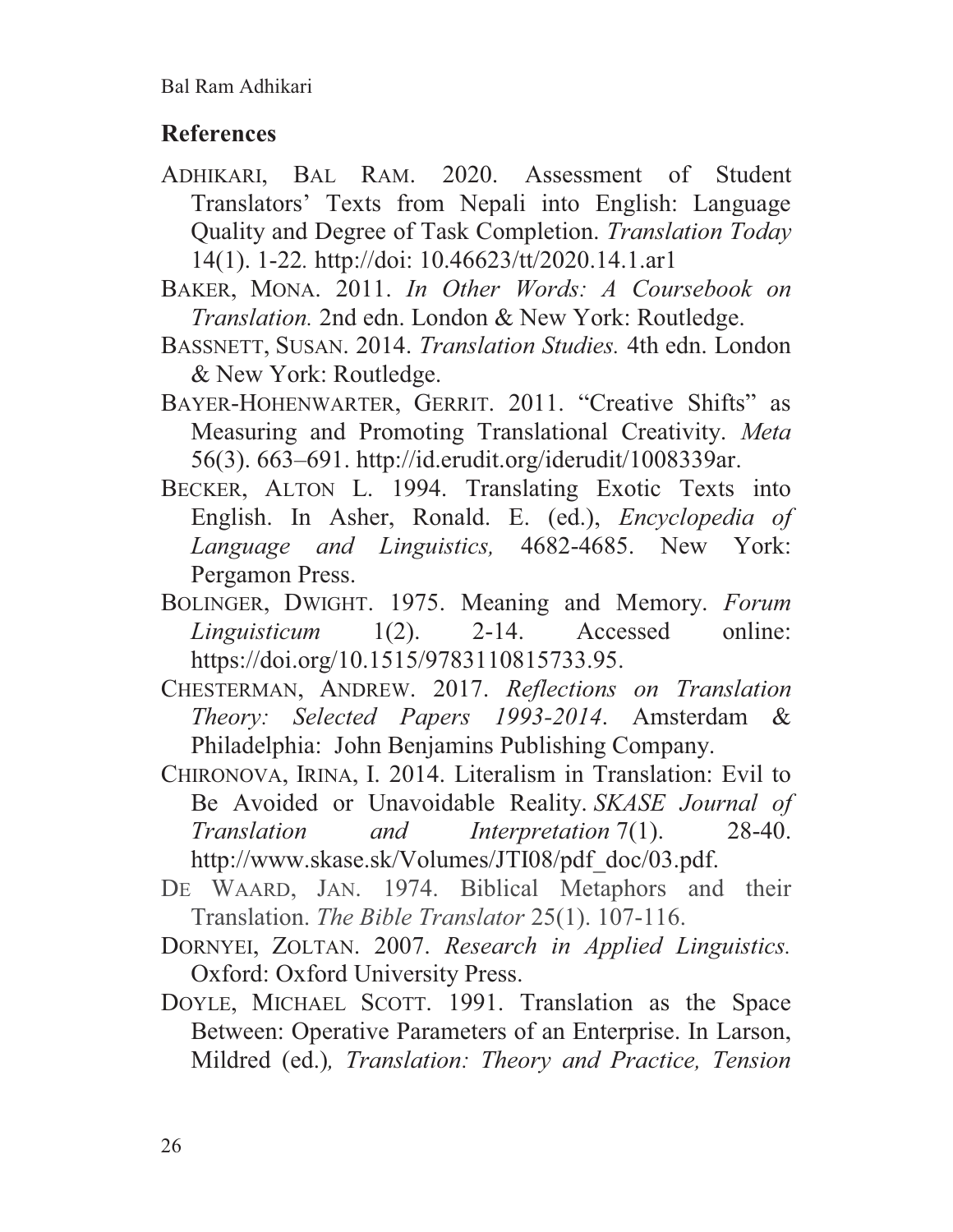*and Interdependence,* 13-26. Binghamton: State University of New York Press.

- ENGLUND DIMITROVA, BIRGITTA. 2005. *Expertise and Explicitation in the Translation Process*. Amsterdam & Philadelphia: Benjamins.
- HATIM, BASIL. 2013. *Teaching and Researching Translation.*  2nd edn. London & New York: Routledge.
- HATIM, BASIL, & JEREMY MUNDAY. 2004. *Translation: An Advanced Resource Book*. London & New York: Routledge.
- HERVEY, SANDOR, & IAN HIGGINS. 2002. *Thinking French Translation.* 2nd edn*.* London & New York: Routledge.
- HOLMAN, MICHAEL, & JEAN BOASE-BEIER. 1999. Writing, Rewriting and Translation through Constraint to Creativity. In Boase-Beier, Jean, and Michael Holman (eds.), *The Practices of Literary Translation,* 1-15. Manchester: St. Jerome Publishing.
- KALLEBACH, AVI. 2016. The Greatest Challenge Facing Translators. http://aclang.com/en/2855-2/ (Accessed May 18 2021).
- LOMAKA, ANZHELIKA, O. 2017. Literal Approach to Translation: A Classification and Literature Review. *XLinguae 10*(4). 234–244. doi: 10.18355/XL.2017.10.04.19.
- LOW, PETER. 2003. Translating Poetic Songs: An Attempt at a Functional Account of Strategies. *Target* 15(1). 91-110. https://doi.org/10.1075/target.15.1.05low.
- MUNDAY, JEREMY. 2009. *The Routledge Companion to Translation Studies.* London & New York: Routledge.
- MUNDAY, JEREMY. 2016. *Introducing Translation Studies.* 4th edn. London/New York: Routledge.
- NABOKOV, VLADIMIR. 2006. Eugene Onegin: A Novel in Verse by Aleksandr Pushkin. In Weissbort, Daniel and Astradur Esysteinsson (eds.), *Translation- Theory and*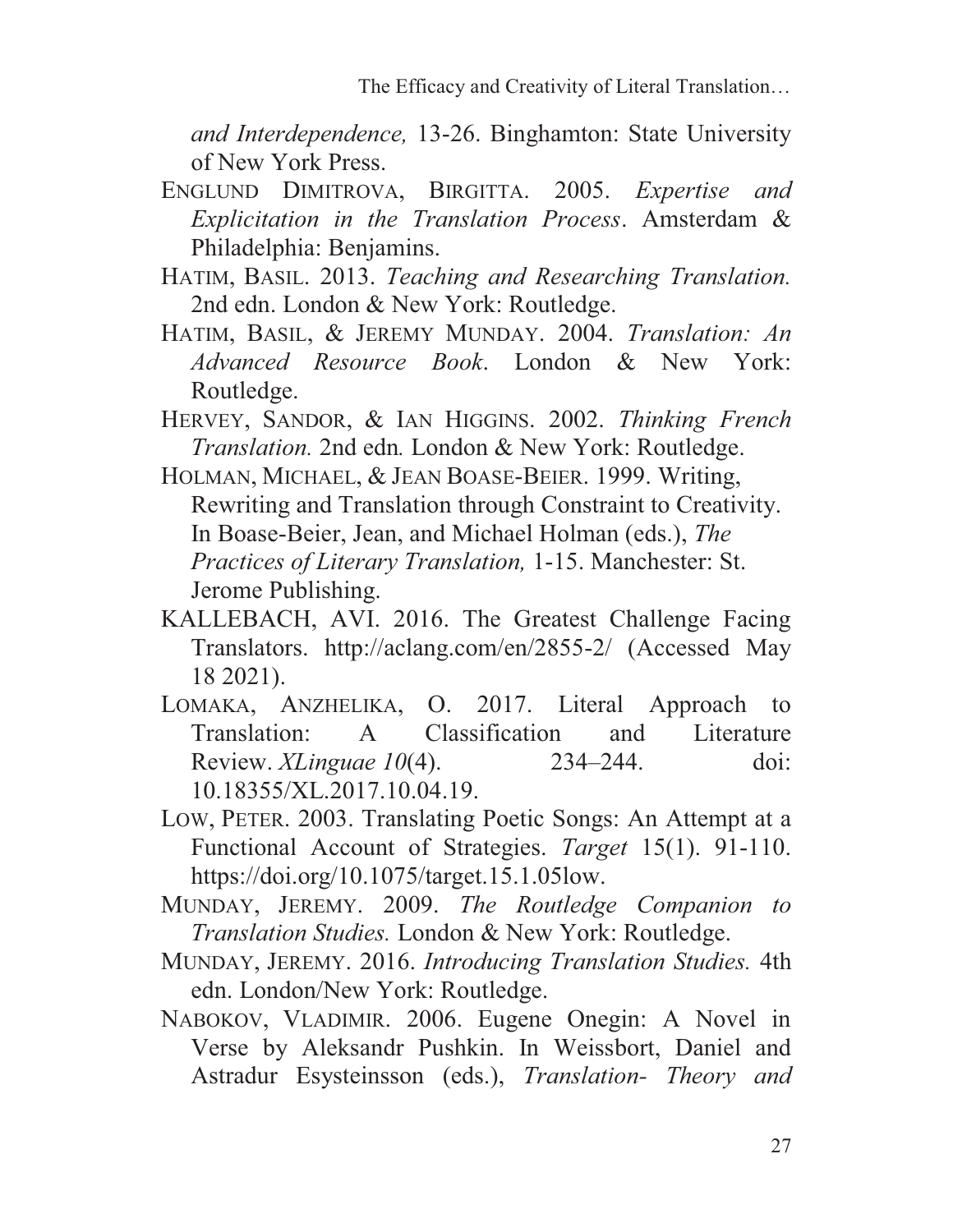*Practice: A Historical Reader,* 385–386*.* Oxford: Oxford University Press. (Original work published 1964).

- NABOKOV, VLADIMIR. 2012. Problems of Translation: Onegin in English. In Lawrance, Venuti (ed.), *The Translation Studies Reader.* 3rd edn. 113-125. London/New York: Routledge. (Original work published 1955).
- NEWMARK, PETER. 1981. *Approaches to Translation.* Oxford: Pergamon.
- NEWMARK, PETER. 1991. *About Translation.* Philadelphia: Multilingual Matters Ltd.
- NEWMARK, PETER. 1998. *A Textbook of Translation.* England: Prentice Hall.
- NIDA, EUGINE. 1964. *Towards a Science of Translating*. Leiden: E. J. Brill.
- NUNAN, DAVID. 2010. *Research Methods in Language Learning.* 1st South Asian edn. Cambridge: Cambridge University Press.
- RICHARDS, JACK. C., & RICHARD SCHMIDT. 2010. *Longman Dictionary of Language Teaching and Applied Linguistics.* 4th edn. England: Longman.
- SALDANHA, GABRIELA, & SHARON O'BRIEN. 2014. *Research Methodologies in Translation Studies*. London & New York: Routledge.
- SCHLEIERMACHER, FRIEDRICH. 2012. On Different Methods of Translating. In Venuti, Lawrence (ed.), *The Translation Studies Reader.* 3rd edn. 43-63. London & New York: Routledge. (Original work published 1813).
- SHUTTLEWORTH, MARK., & MOIRA COWIE. 2014. *Dictionary of Translation Studies*. London & New York: Routledge.
- SKEHAN, PETER. 1994. Second Language Acquisition Strategies, Interlanguage Development and Task-based Learning. In Bygate, Martin, Alan Tonkyn, & Eddie Williams (eds.), *Grammar and the Language Teacher.* 175- 199. London: Prentice Hall.